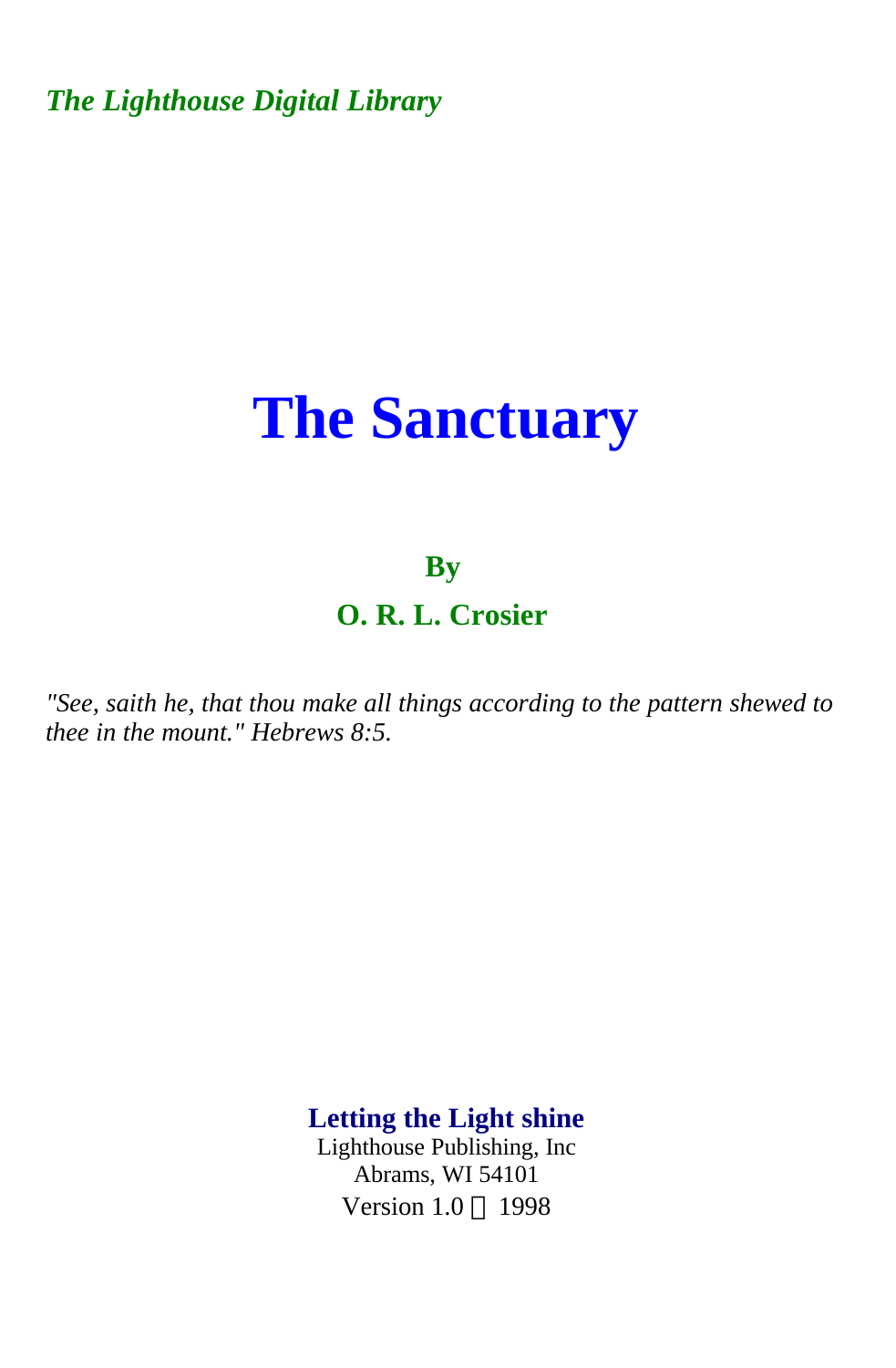# **The Crosier Article on "The Sanctuary" (Explanatory Note)**

This article, "The Sanctuary" was printed in the "Day-Star Extra" in 1846. Regarding it, Mrs. White wrote in a letter to Brother Eli Curtis under date of April 21, 1847:

"I believe the Sanctuary to be cleansed at the end of the 2300 days, is the New Jerusalem Temple, of which Christ is a minister. The Lord shew me in vision, more than one year ago, that Brother Crosier had the true light, on the cleansing of the Sanctuary, &c; and that it was His will, that Brother C. should write out the view which he gave us in the Day-Star Extra, February 7, 1846. I feel fully authorized by the Lord, to recommend that Extra, to every saint." - A Word to the "Little Flock," printed in 1847.

In the Advent Review of September 1850, the Crosier article was reprinted, seemingly in full.

In the Advent Review, printed at Auburn, in 1850, this article was again reprinted, but two and a half very important paragraphs were omitted. These were also omitted in a partial reprint of the article in the Review and Herald of September 1852.

These essential two and a half paragraphs omitted from the later reprints of the article have been copied in this document, in italics, in order to clearly point out to the reader the portion omitted from the later reprints. They will be found on pages 3 and 4 of this copy.

Before copying this article, all Scripture references have been verified. For the convenience of the reader the figures used in the Scripture references have been changed from the Roman numerals to the Arabic. Where references were made, giving, "ch." referring to a book before mentioned, we have in each case substituted the name of the book. Illustrating this is the last Scripture reference in the first paragraph of page 4. It read, "ch. VIII, 1, 2." In this copy it has been written "Hebrews 8:1,2."

Several very evident errors have been corrected in Scripture references and in a few cases where there was a seeming error we have used the reference given, and added "see " and we have given what we believe to be the correct reference.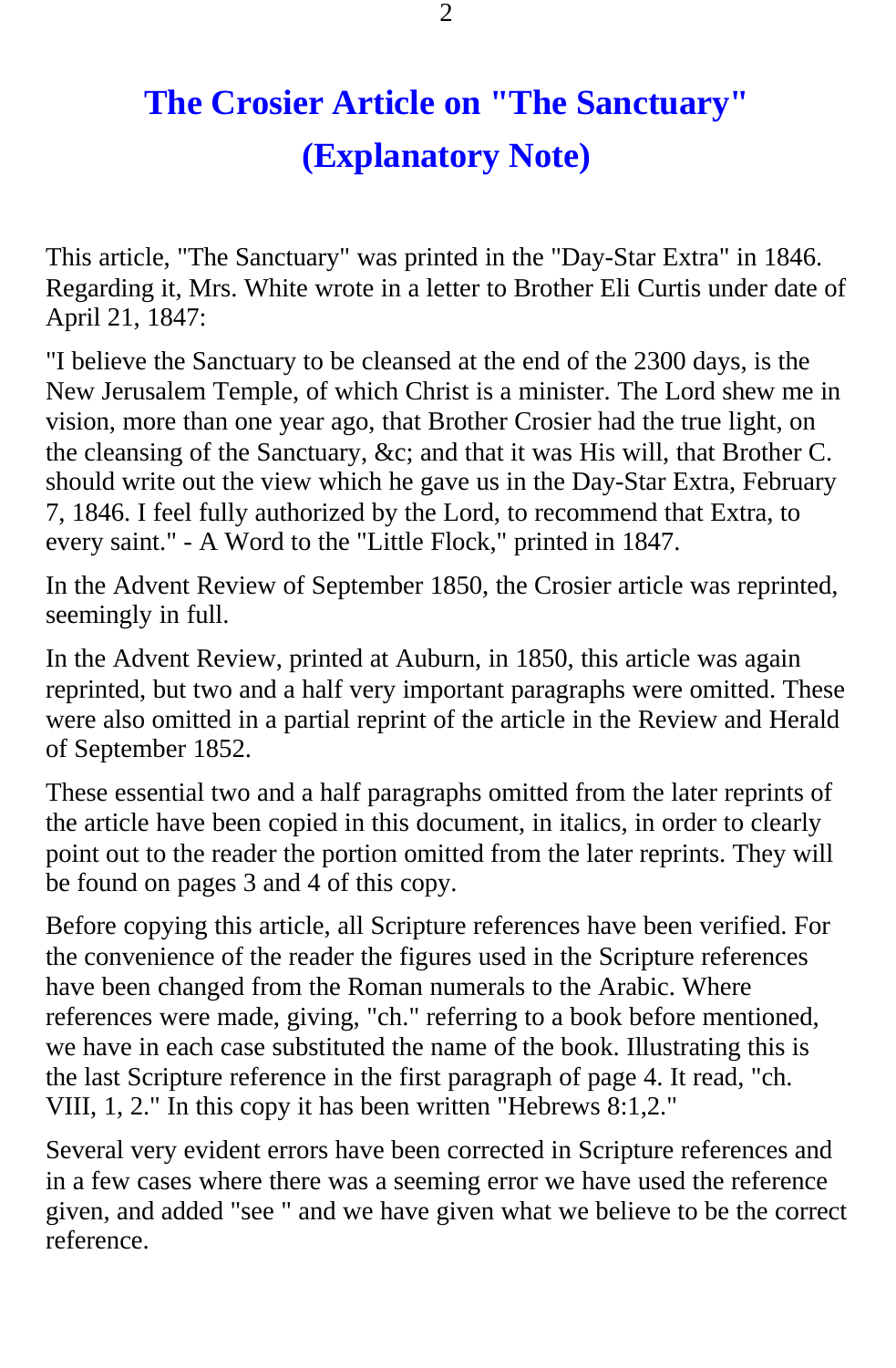The long paragraphs have been broken up to make the article more readable.

These mechanical changes have been made to render the article more easily read and more useful for study.

W. C. WHITE.

October 9, 1931.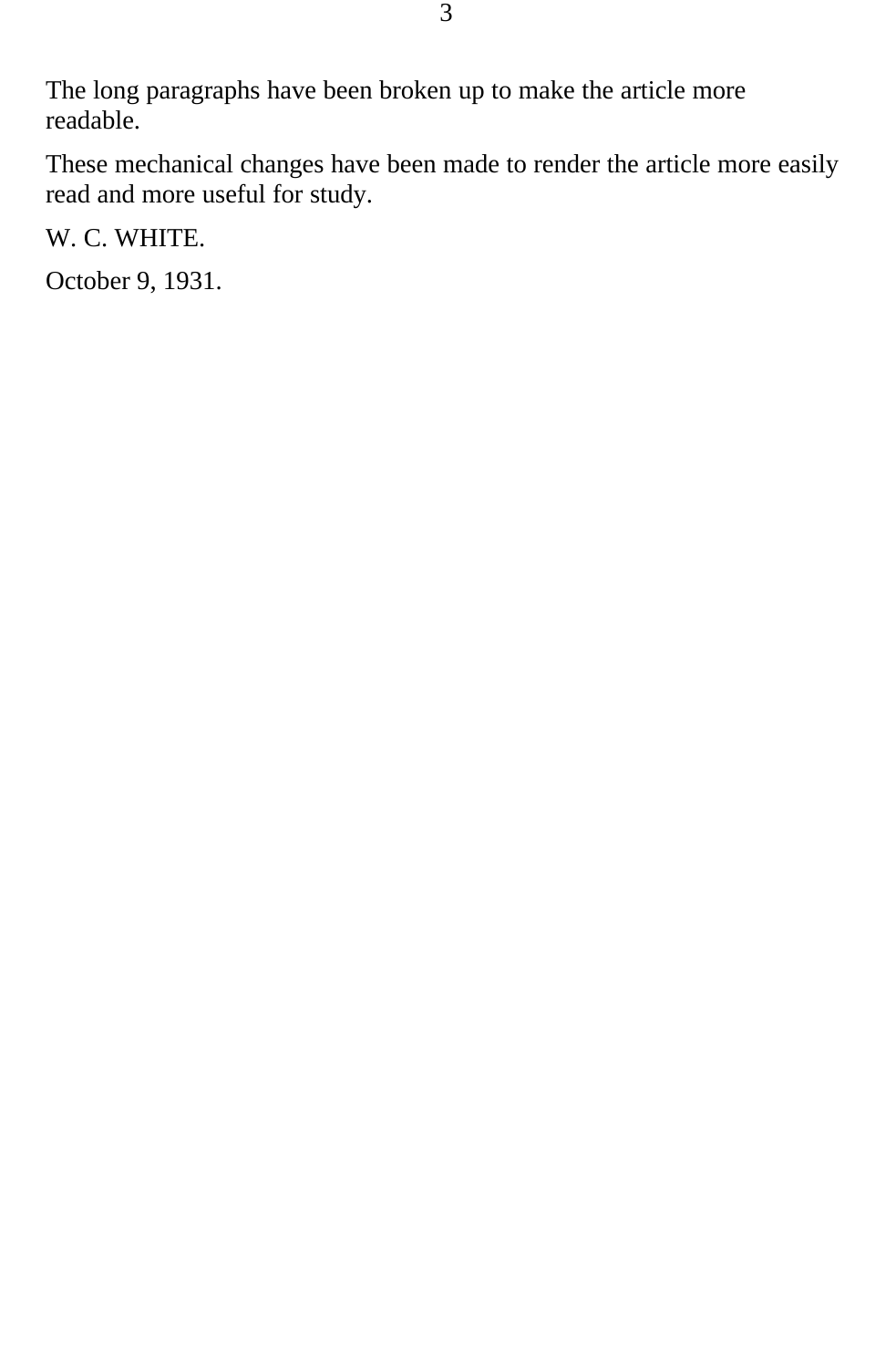## **The Sanctuary (The Article Unabridged)**

The Sanctuary was the heart of the typical system. There the Lord placed His name, manifested His glory, and held converse with the High Priest relative to the welfare of Israel. While we inquire from the Scriptures what the Sanctuary is, let all educational prejudice be dismissed from the mind. For the Bible clearly defines, what the Sanctuary is, and answers every reasonable question you may ask concerning it.

The name, Sanctuary, is applied to several different things in the Old Testament, neither did the Wonderful Numberer, tell Daniel what Sanctuary was to be cleansed at the end of the 2300 days, but called it the Sanctuary, as though Daniel well understood it, and that he did is evident from the fact that he did not ask what it was. But as it has now become a matter of dispute as to what the Sanctuary is, our only safety lies in seeking from the New Testament, the Divine comment upon it. Its decision should place the matter beyond all controversy with Christians.

Paul freely discusses this subject in the Epistle to the Hebrews, to whom the typical covenant pertained. "Then verily the first covenant had also ordinances of divine service, and a worldly sanctuary. (Hebrews 13:11, see Hebrews 9:1-5.)

"For there was a tabernacle made; the first, wherein was the candlestick, and the table, and the shewbread; which is called (Hagia) Holy.

"And after the second veil, the tabernacle which is called the (Hagia Hagion) Holy of Holies;

"Which had the golden censer, and the ark of the covenant overlaid round about with gold, wherein was the golden pot that had manna, and Aaron's rod that budded, and the tables of the covenant;

"And over it the cherubims of glory overshadowing the mercy-seat; of which we cannot now speak particularly."

A particular description is found in the last four books of the Pentateuch. "Sanctuary" was the first name the Lord gave it; Exodus 25:8 which name covers not only the tabernacle with its two apartments, but also the court and all the vessels of the ministry. This Paul calls the Sanctuary of the first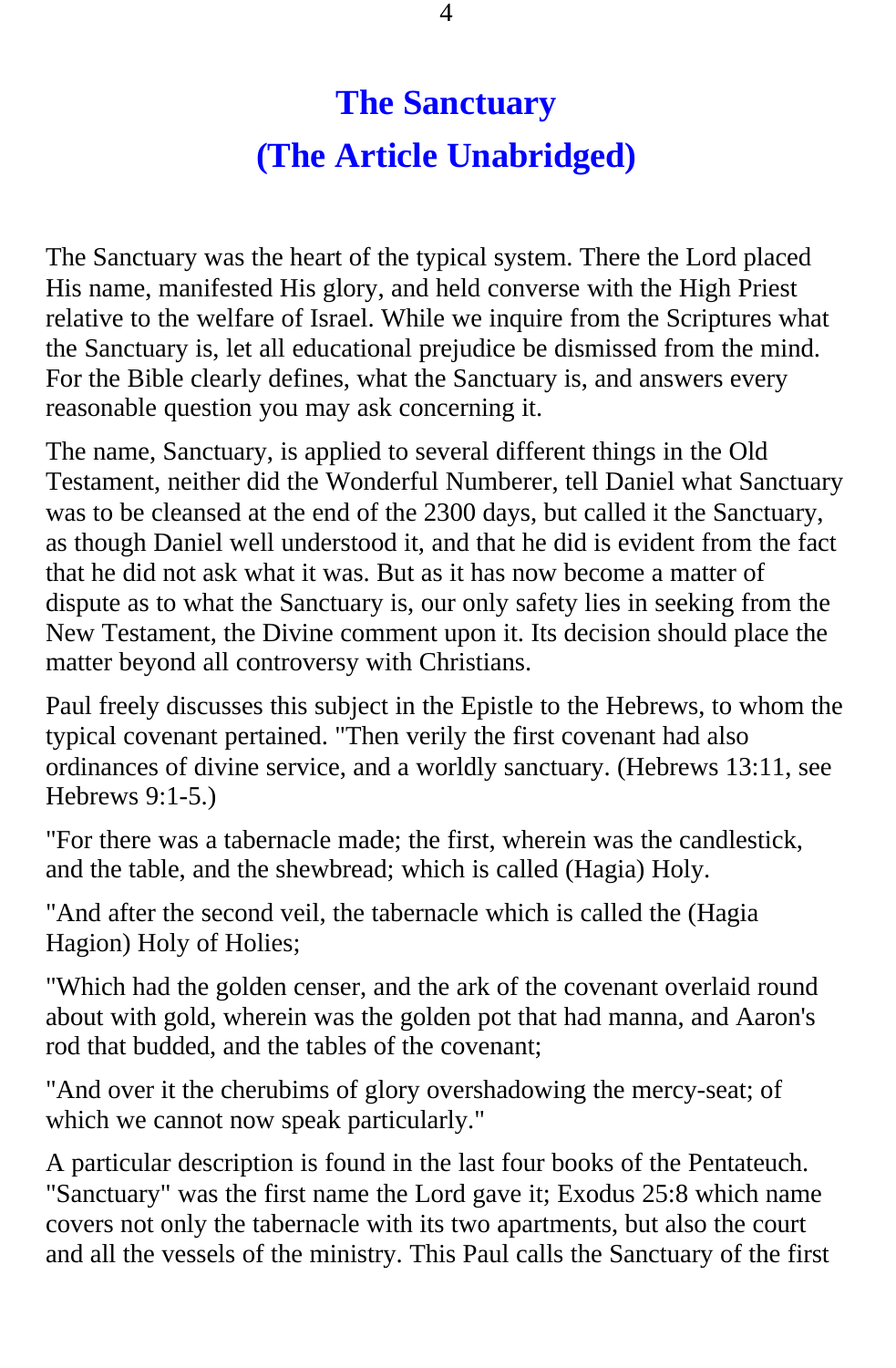covenant, "which was a figure for the time then present, in which were offered both gifts and sacrifices;" Hebrews 9:9.

"But Christ being come an High Priest of good things to come by a greater and more perfect tabernacle, not made with hands;" verse 11.

The priests entered the "figures" or "patterns of the true", which true are the "heavenly places themselves", into which Christ entered when He entered "heaven itself"; verses 23, 24. When He ascended to the right hand of the Father, "in the heavens", He became "A Minister of the Sanctuary (or Hagion, Holies) and of the true tabernacle, which the Lord pitched and not man;" Hebrews 8:1,2. That is the Sanctuary of the "better (the new) covenant;" verse 6.

The Sanctuary to be cleansed at the end of 2300 days is also the Sanctuary of the new covenant, for the vision of the treading down and cleansing, is after the crucifixion. We see that the Sanctuary of the new covenant is not on earth, but in heaven. The true tabernacle which forms a part of the new covenant Sanctuary, was made and pitched by the Lord, in contradistinction to that of the first covenant which was made and pitched by man, in obedience to the command of God; Exodus 25:8.

Now what does the same apostle say the Lord has pitched? "A city which hath foundations whose builder and maker is God;" Hebrews 11:10. What is its name? "The heavenly Jerusalem;" Hebrews 12:22; Revelation 21. "A building of God, an house not made with hands eternal in the heavens;" 2Corinthians 5:1. "My Father's house of many mansions;" John 14:2.

When our Saviour was at Jerusalem, and had pronounced its house desolate, the disciples came to Him to show Him the buildings of the temple. Then He said: "There shall not be left here one stone upon another that shall not be thrown down:" Matthew 24:1,2. That temple was their Sanctuary; 1Chronicles 22:17-19; 28:9-13; 2Chronicles 29:5,21; 36:14,17. Such an announcement would tend to fill them with sadness and fear, as foretelling the derangement, if not the total prostration of their entire religious system. But to comfort and teach them, He says, "In My Father's house are many mansions;" John 14:1-3.

Standing, as He was, on the dividing line between the typical covenant and the anti-typical, and having just declared the house of the former no longer valid, and foretold its destruction; how natural that He should point His disciples to the Sanctuary of the latter, about which their affections and interests were to cluster as they had about that of the former. The Sanctuary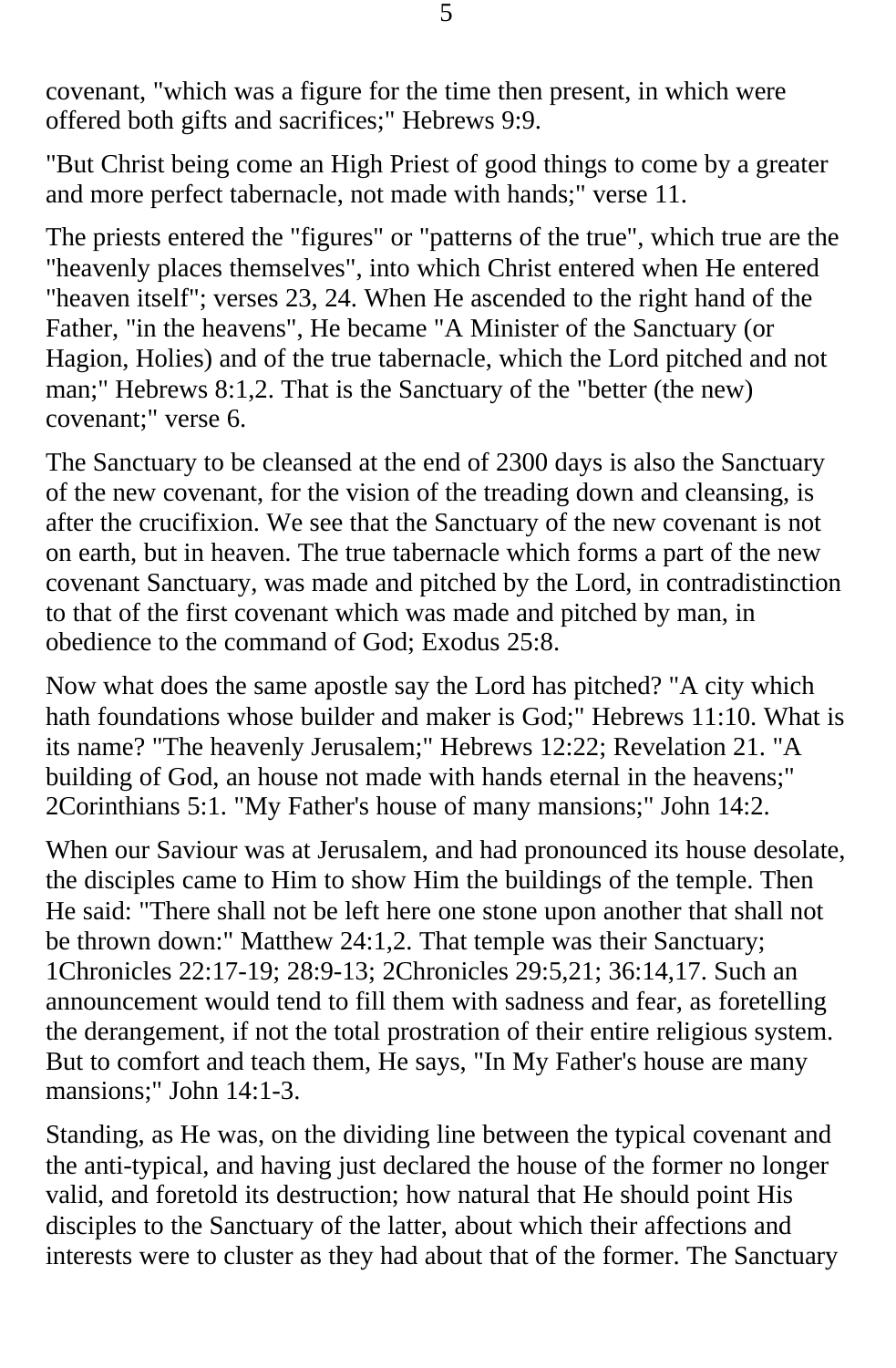of the new covenant is connected with New Jerusalem, like the Sanctuary of the first covenant was with Old Jerusalem. As that was the place where the priests of that covenant ministered, so this is in heaven, the place where the Priest of the new covenant ministers. To these places, and these only, the New Testament applies the name "Sanctuary", and it does appear that this should forever set the question at rest.

But as we have been so long and industriously taught to look to the earth for the Sanctuary, it may be proper to inquire, by what Scriptural authority have we been thus taught? I can find none. If others can, let them produce it. Let it be remembered that the definition of Sanctuary is "a holy or sacred place". Is the earth, is Palestine such a place? Their entire contents answer, No! Was Daniel so taught? Look at his vision.

"And the place of His Sanctuary was cast down;" Daniel 8:11. This casting down was in the days and by the means of the Roman power; therefore, the Sanctuary of this text was not the Earth, nor Palestine, because the former was cast down at the fall, more than 4,000 years, and the latter at the captivity, more than 700 years previous to the event of this passage, and neither by Roman agency.

The Sanctuary cast down is His against whom Rome magnified himself, which was the Prince of the host, Jesus Christ; and Paul teaches that His Sanctuary is in heaven. Again, Daniel 11:30,31, "For the ships of Chittim shall come against him; therefore, shall he be grieved and return, and have indignation (the staff to chastise) against the holy covenant (Christianity), so shall he do; he shall even return and have intelligence with them (priests and bishops) that forsake the holy covenant.

"And arms (civil and religious) shall stand on his part, and they (Rome and those that forsake the holy covenant) shall pollute the Sanctuary of strength."

What was this that Rome and the apostles of Christianity should joint pollute? This combination was formed against the "holy covenant", and it was the Sanctuary of that covenant they polluted; which they could do as well as to pollute the name of God; Jeremiah 34:16; Ezekiel 20; Malachi 1:7. This was the same as profaning or blaspheming His name. In this sense this "politico-religious" beast polluted the Sanctuary, (Revelation 13:6), and cast it down from its place in heaven, (Psalm 102:19; Jeremiah 17:12; Hebrews 8:1,2) when they called Rome the holy city, (Revelation 21:2) and installed the Pope there with the titles, "Lord God the Pope", "Holy Father", "Head of the Church", etc., and there, in the counterfeit, "temple of God",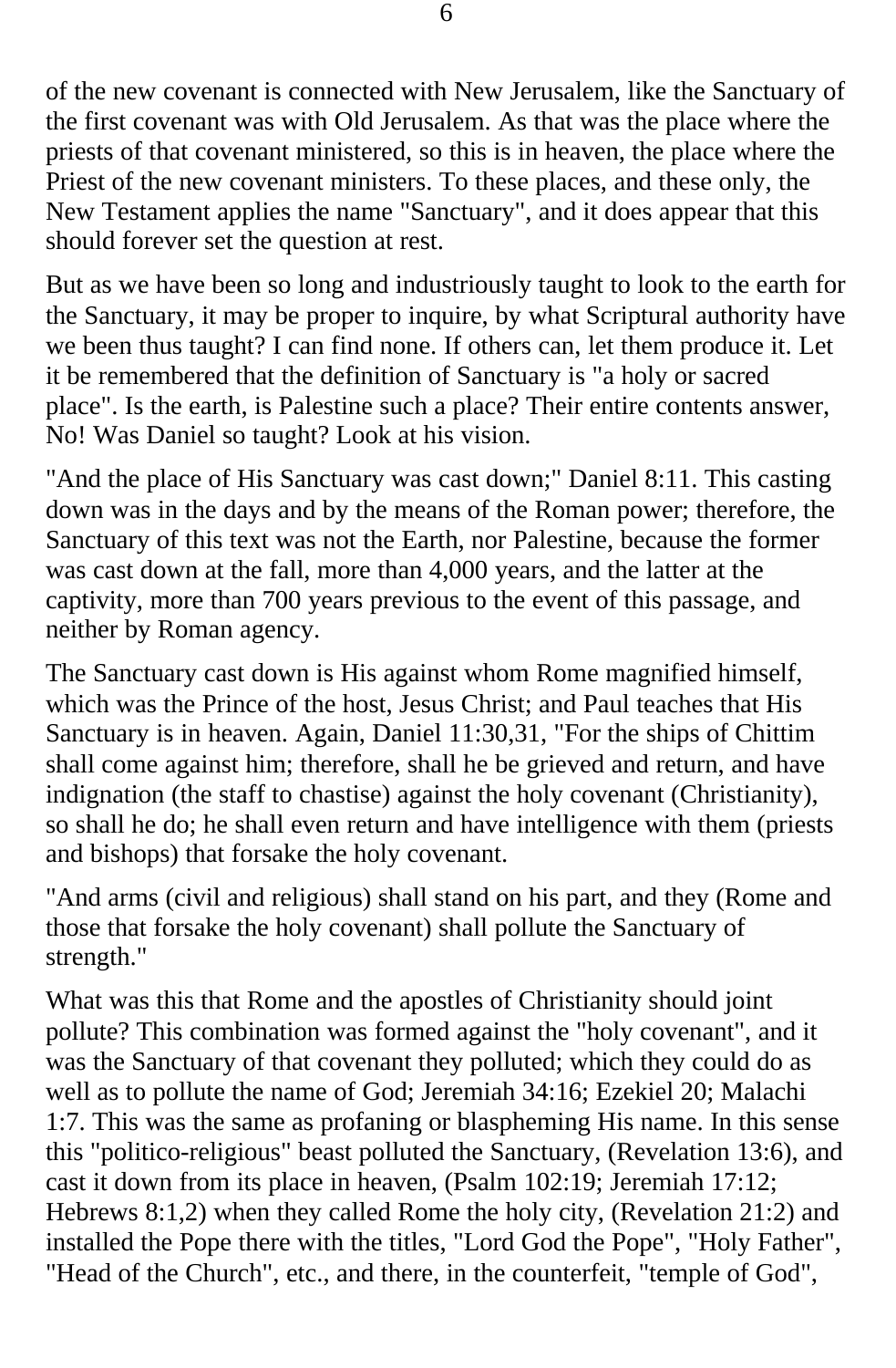he professes to do what Jesus actually does in His Sanctuary; 2Thessalonians 2:1-8. The Sanctuary has been trodden under foot (Daniel 8:13), the same as the Son of God has. (Hebrews 10:29.)

Daniel prayed "Cause Thy face to shine upon Thy Sanctuary that is desolate;" Daniel 9:17. This was the typical Sanctuary built by Solomon. "Thou hast commanded me to build a temple upon Thy Holy Mount, and an altar in the city wherein Thou dwellest, a resemblance of Thy Holy tabernacle, which Thou hast prepared from the beginning;" Wisdom of Solomon 9:8; 1Chronicles 28:10-13. It has shared in the seventy years desolation of Jerusalem; Daniel 9:2; 2Chronicles 36:14-21. It was rebuilt after the captivity; Nehemiah 10:39. Moses received the patterns of the Sanctuary, built at Sinai when he was with the Lord forty days in the cloud on the Mount; and David received the patterns of that built by Solomon, which superseded Moses' with its chambers, porches, courts, the courses of the priests and Levites, and all the vessels of service, etc., "by the Spirit;" 1Chronicles 28:10-13.

It is manifest that both Moses and David had prophetic visions of the New Jerusalem with its Sanctuary and Christ, the officiating Priest. When that built by Moses was superseded by Solomon's, the Ark was borne from the former to the latter; 2Chronicles 5:2-8. The Sanctuary comprehended not only the Tabernacle, but also all the vessels of the ministry, enclosed by the court in which the tabernacle stood; Numbers 3:29-31; 10:17,21. So the court in which the Temple stood was properly called the Sanctuary - Prideaux. We learn the same from 2Chronicles 29:18,21. "We have cleansed all the house of the Lord, and the altar of burnt-offering, with all the vessels thereof, and the shew-bread table with all the vessels thereof."

The altar of burnt-offering with its vessels stood before the Temple in the inner court, the whole of which are in verse 21 called the Sanctuary. Well, says one, is not Palestine called the Sanctuary? I think not. Exodus 15:17 - "Thou shalt bring them in and plant them in the mountain of Thine inheritance, in the place, O Lord, which Thou hast made for Thee to dwell in; in the Sanctuary, O Lord, which Thy hands have established."

What is it which the Lord "has made to dwell in", which His "hands have established"? Paul says it is "A city;" Hebrews 11:10; a "Tabernacle", Hebrews 8:2; "A building in the heavens," 2Corinthians 5:1. And the Lord has chosen Mount Zion in Palestine for the place of its final location; Psalm 132:13,14. "For the Lord hath chosen Zion; He hath desired it for His habitation.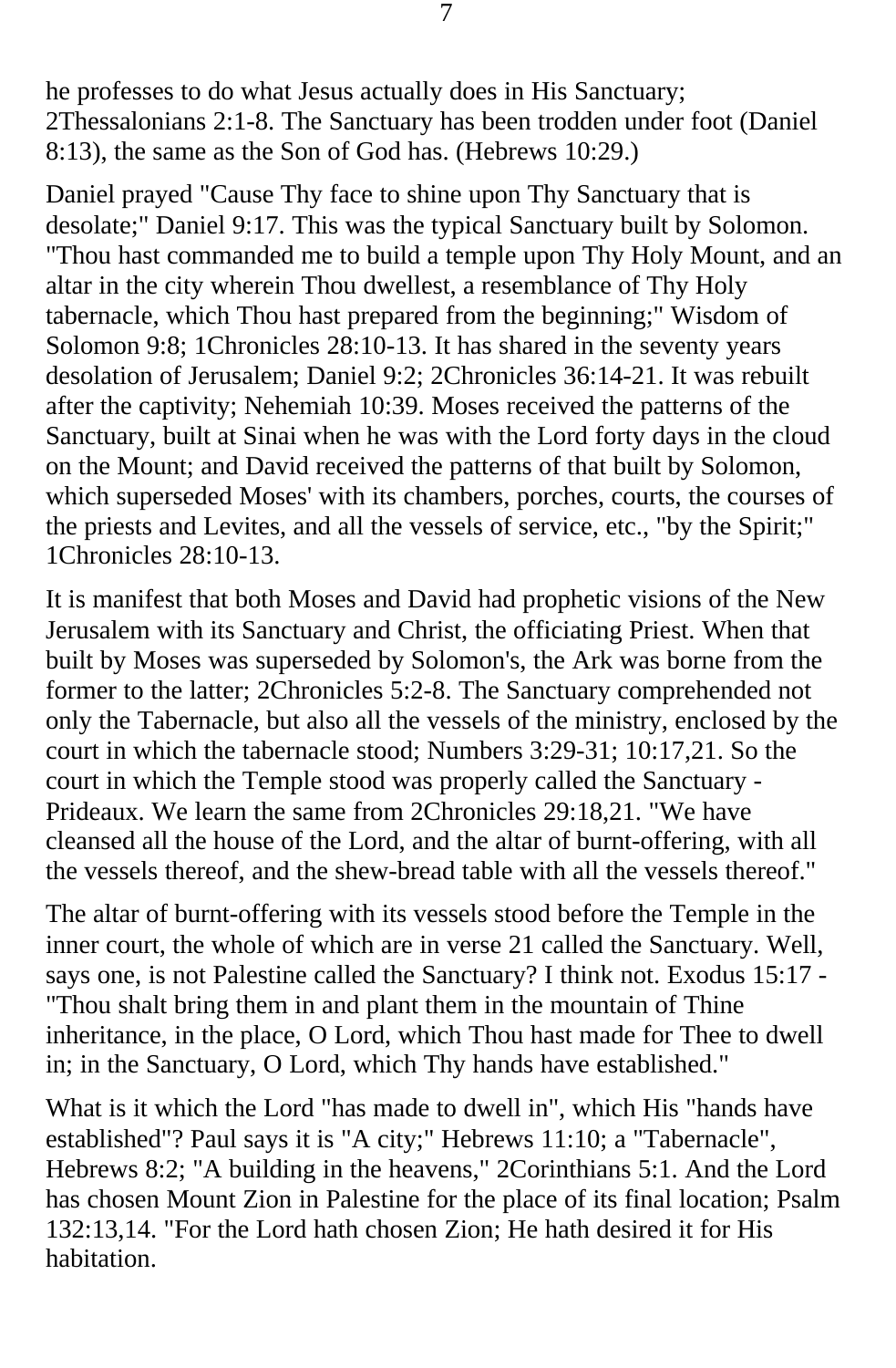"This is My rest forever; here will I dwell; for I have desired it."

"He brought them to the border of the Sanctuary, even to this mountain;" Psalm 78:54; which was its chosen border or place; but not the Sanctuary itself, any more than Mount Moriah, on which the Temple was built, was the Temple itself. Did they regard that land as the Sanctuary? If they did not, we should not. A view of the text in which the word occurs will show: "Let them make Me a Sanctuary;" Exodus 25:8. "The shekel of the Sanctuary," Exodus 30:13 and above twenty others like it. "Then wrought Bezaleel and Aholiab, and every wise-hearted man, in whom the Lord put wisdom and understanding to know how to work all manner of work for the service of the Sanctuary," Exodus 26:1-6, see Exodus 36:1. "Before the veil of the Sanctuary," Leviticus 4:6. "Carry your brethren from before the Sanctuary," Leviticus 10:4. "Nor come into the Sanctuary;" Leviticus 12:4. "He shall make atonement for the tabernacle;" Leviticus 16:33. "Reverence My Sanctuary;" Leviticus 19:30; 26:2. "Nor profane the Sanctuary of his God;" Leviticus 21:12. "Vessels of the Sanctuary;" Numbers 3:31. "Charge of the Sanctuary;" Numbers 3:32,38. "They minister in the Sanctuary;" Numbers 4:12. "In the Sanctuary, and the vessels thereof." Verse 16. "And when Aaron and his sons have made an end of covering the Sanctuary and all the vessels of the Sanctuary, as the camp is to set forward; after that the sons of Kohath shall come to bear it;" Numbers 4:15; 7:9; 10:21. "That there be no plague among the children of Israel when the children of Israel come nigh unto the Sanctuary;" Numbers 8:19. "Thou and thy sons and thy Father's house with thee shall bear the iniquity of the Sanctuary;" Numbers 18:1. "He hath defiled the Sanctuary of his God;" Numbers 19:20. Joshua "took a great stone and set it up there under an oak that was by the Sanctuary of the Lord." Joshua 24:26. "All the instruments of the Sanctuary." 1Chronicles 9:29. "Build ye the Sanctuary;" 1Chronicles 22:19. "Governors of the Sanctuary;" 1Chronicles 24:5. "The Lord hath chosen thee to build an house for the Sanctuary;" 1Chronicles 28:10; 2Chronicles 20:8. "Go out of the Sanctuary;" 2Chronicles 26:18; 29:21; 30:8. "Purification of the Sanctuary;" 2Chronicles 30:19; 36:17.

I have given nearly every text, and, I believe, every different form of expression in which the word occurs till we come to the Psalms; so that every one can see what they understood the Sanctuary to be. And of the fifty texts quoted, not one applies it to the land of Palestine, nor any land. That Sanctuary, though enclosed with curtains, was called "the house of the Lord," (Judges 18:31; 1Samuel 1:7-24) and was pitched at the city of Shiloah at the time of dividing the land; Judges 18:1,10, hence it was called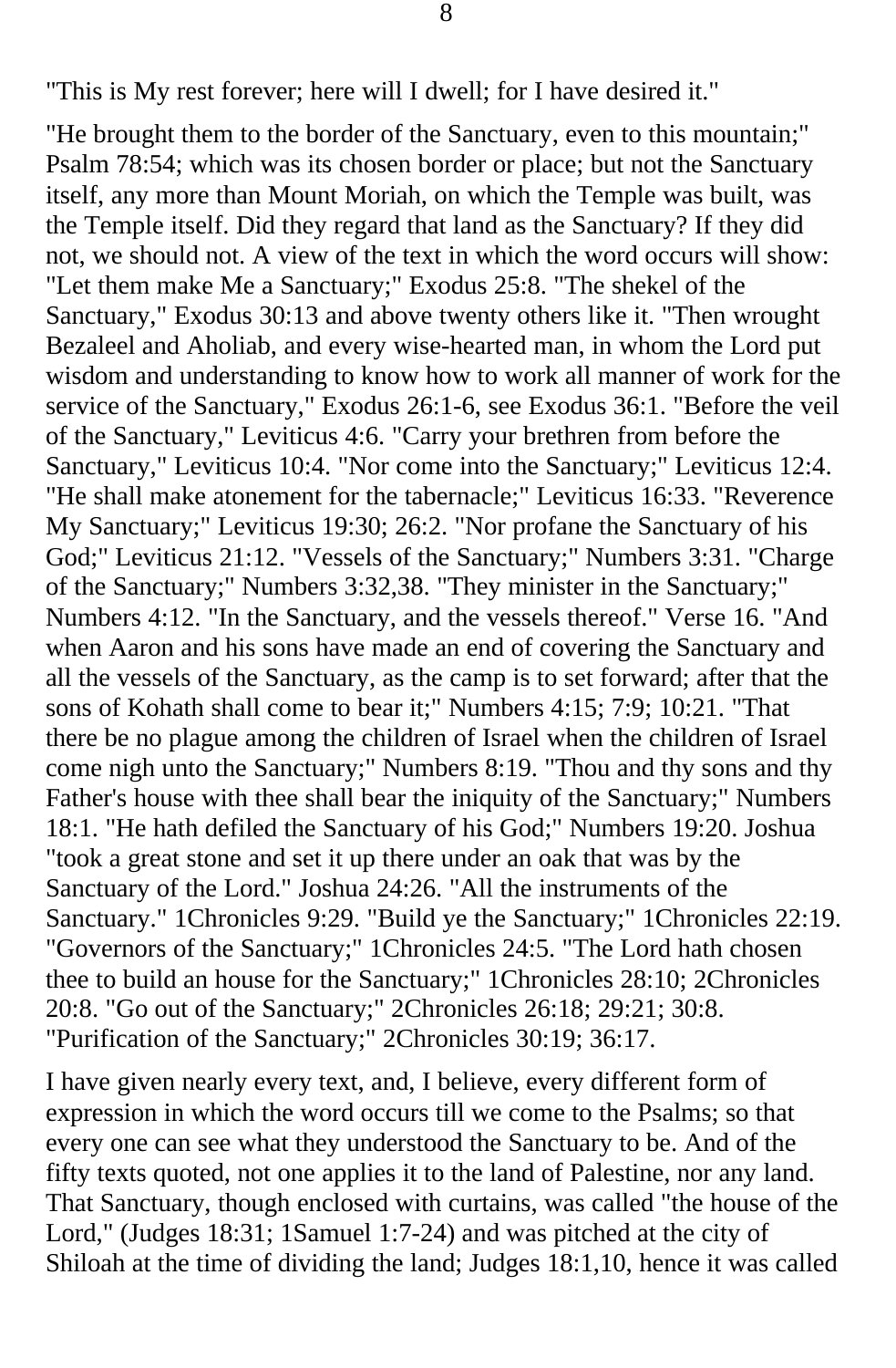the "Tabernacle of Shiloah," (safety and happiness) Psalms 78:60. The Lord forsook it when the Philistines took the ark (1Samuel 4:3-11) and delivered His strength into captivity, and His glory into the enemy's hand; verse 21.

It was brought back to Kirjath-jearim (1Samuel 7:1,2), thence to the house of Obed-edom, thence to the city of David which is Zion, (2Samuel 6:1-19; 5:9) and thence, at the direction of Solomon, the Ark was conveyed into the Holy of Holies of the temple (1Kings 8:1-6), which was built in Mount Moriah near Mount Zion; 2Chronicles 3:1. The Lord has chosen Zion to dwell in rest forever; (Psalms 132:13,14) but as yet He had dwelt there but a short time, and then in curtains made with hands; but when He shall appear in His glory He will have "mercy on Zion" and build it up; then Jerusalem upon it, shall be "a quiet habitation, a tabernacle that shall not be taken down;" (Psalm 102; Isaiah 33:20). And then "the people shall dwell in Zion at Jerusalem;" verses 18,19. The Song of Moses, (Exodus 15) is evidently prophetic, and contemplates the happy scenes of the Eden Zion. And so Ezekiel has it. The Lord will bring the whole house of Israel up out of their graves into the land of Israel; and then set His Sanctuary and tabernacle in the midst of them for evermore. The Sanctuary is not "the land of Israel" nor the people; for it is set in their midst, and is built and forms a part of the city whose name is, "The Lord is there."

### **THE PRIESTHOOD OF CHRIST**

The priesthood of the worldly Sanctuary of the first covenant belonged to the sons of Levi; but that of the heavenly, of the better covenant, to the Son of God. He fulfils both the Priesthood of Melchisedec and Aaron. In some respects the Priesthood of Christ resembles that of Melchisedec; and in others that of Aaron or Levi. (1) He was "made an High Priest forever, after the order of Melchisedec." Taxis, rendered order, properly signifies "series, succession." Christ, like Melchisedec, had no priestly descent of pedigree; Hebrews 7:3 (margin) i.e. He never followed nor will have a successor in office; and "because He continueth ever, hath an unchangeable Priesthood," (which passeth not from one to another; margin) verse 24.

The Priesthood of Levi to be continuous had many and a succession of priests, "because they were not suffered to continue by reason of death;" verse 23. (2) Being after the order of Melchisedec, He is superior to the sons of Levi; because He blessed and received tithes from them in Abraham; verses 1,7,9,10. (3) He is King and Priest; a King by birth, being from the tribe of Judah, and a Priest by the oath of His Father; verses 14, 21.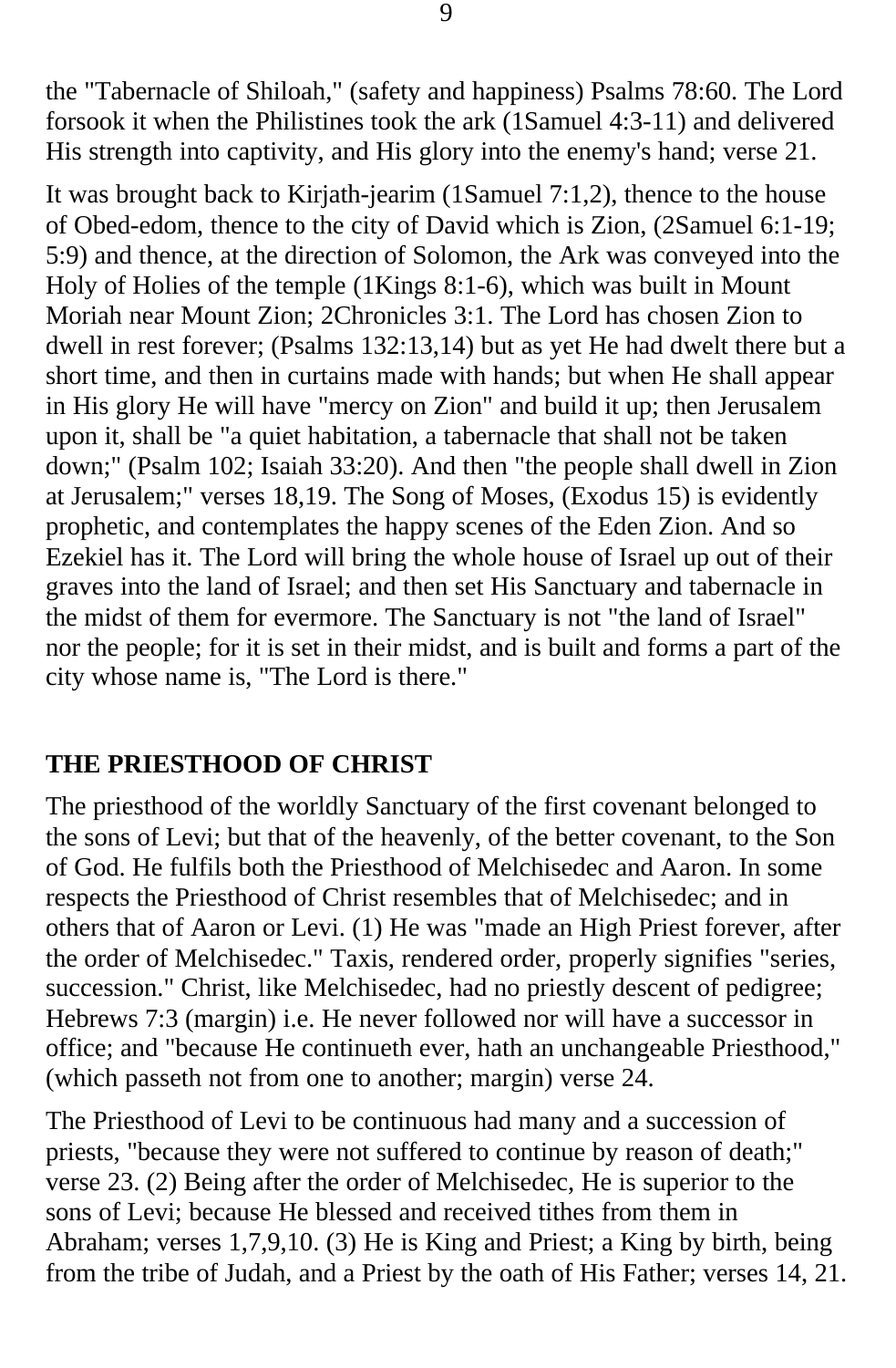(4) Being Himself perfect, and His priesthood unending, He is able to "perfect forever" and "save them to the uttermost that come unto God by Him, seeing He ever liveth to make intercession for them." He was not called after the order of Aaron; i.e. not in his succession; but this does not at all prove that the Priesthood of Aaron was not typical of the Priesthood of Christ. Paul distinctly shows that it is.

(1) After calling upon us to "consider the Apostle and High Priest of our profession (or religion), Christ Jesus," he lays the foundation of the investigation by drawing the analogy between Moses over his house (olkos, people) and Christ over His, (Hebrews 3:1-6) and says: "Moses verily was faithful in all his house, as a servant, for a testimony of those things which were to be spoken after." This clearly shows that the Mosaic economy was typical of the divine. (2) He shows that He was called of God to be an High Priest "as was Aaron;" Hebrews 5:1-5. (3) Like Aaron and his sons, He took upon Him flesh and blood, the seed of Abraham, "was in all points tempted like as we are, yet without sin," was made "perfect through suffering," and "in all things it behooved Him to be made like unto His brethren; that He might be a merciful and faithful High Priest in things pertaining to God, to make reconciliation for the sins of the people;" Hebrews 2:4. (5) Both were ordained for men in things pertaining to God: that (they might) offer both gifts and sacrifices for sins;" Hebrews 5:1; 8:3.

(6) Paul evidently considered the Levitical priesthood typical of Christ's from the pains he takes to explain the analogies and contrasts between them; (7) "And they truly were many priests, because they were not suffered to continue by reason of death: but this Man, because He continueth ever, hath an unchangeable priesthood." (8) "Who needeth not daily, as those high priests to offer up sacrifices, first for His own sins, and then for the people's; for this He did once when He offered up Himself." (9) "For the law maketh men high priests which have infirmity; but the word of the oath which was since the law, maketh the Son who is consecrated (perfected, margin) for evermore;" Hebrews 7:23-28. (10) "But now hath He obtained a more excellent ministry" than theirs; Hebrews 8:6. (11) "By how much also He is the mediator of a better covenant" than theirs; Hebrews 8:6. (12) "But Christ being come an High Priest of good things to come, by a greater and more perfect tabernacle" than theirs; Hebrews 9:11. (13) "Neither by the blood of goats and calves, but by His own blood, He entered in once into the holy place." verse 12. (14) "For if the blood of bulls and of goats and the ashes of an heifer sprinkling the unclean sanctifieth to the purifying of the flesh; how much more shall the blood of Christ, who, through the eternal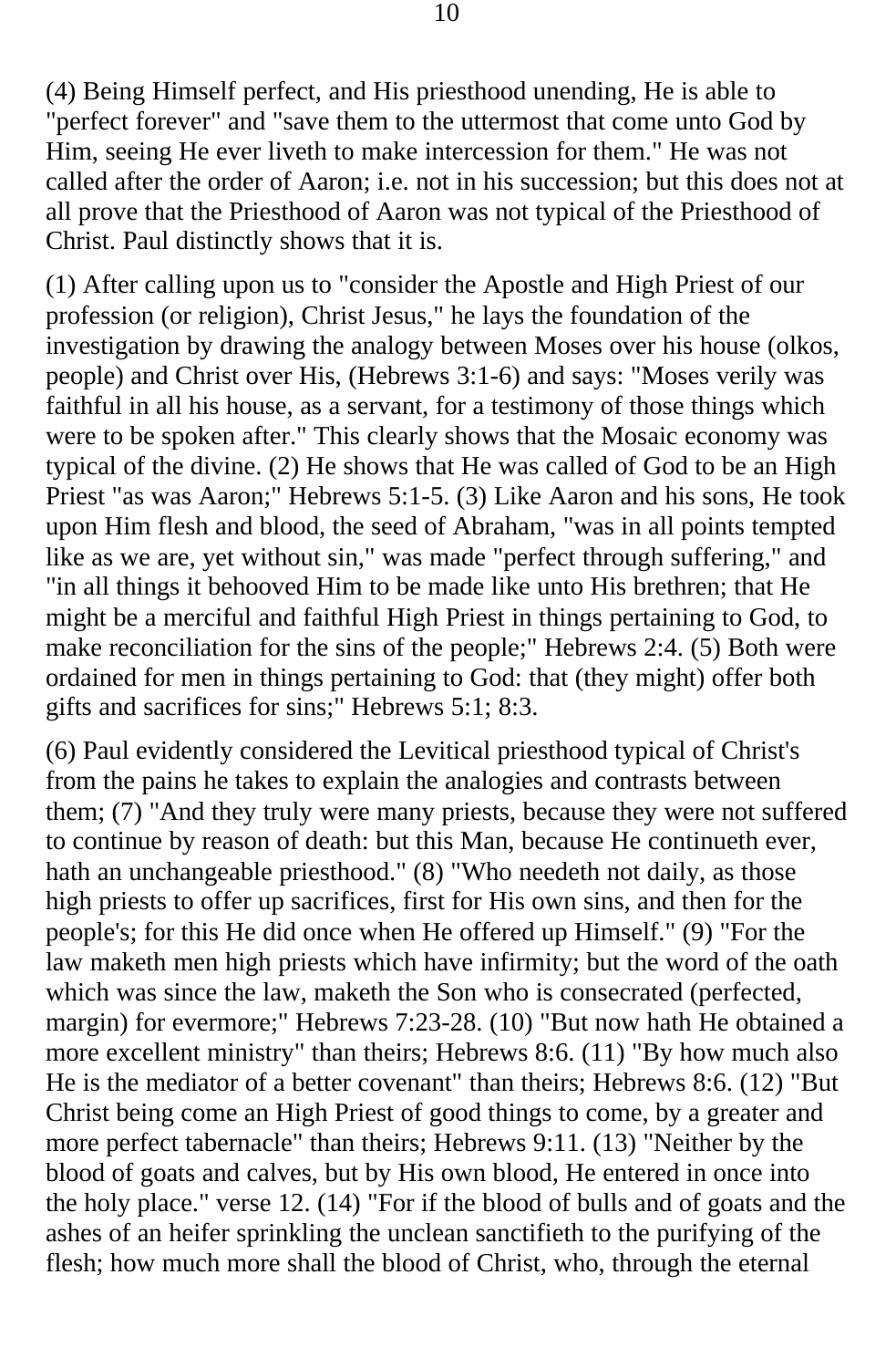spirit offered Himself without spot to God purge your conscience;" verses 13, 14. (15) "For Christ is not entered into the holy places made with hands, which are the figures of the true; but into heaven itself; verse 24. (16) "Nor yet that He should offer Himself often, as the high priest entereth into the holy place every year with blood of others;" but now once in the end of the world hath He appeared to put away sin by the sacrifice of Himself;" verses 25, 26. (17) "And as it is appointed unto (the) men (priests) once to die, but after this the judgment: so Christ was once offered to bear the sins of many; and unto them that look for Him shall He appear the second time without sin unto salvation." verses 27, 28.

(18) "For the law having a shadow of good things to come, and not the very image of the things can never with those sacrifices which they offered year by year continually, make the comers thereunto perfect;" but "by one offering He hath perfected forever them that are sanctified;" Hebrews 10:14. (19) "It is not possible that the blood of bulls and of goats should take away sins;" "but a body hast Thou prepared Me;" verses 4, 5. These are a part of the contrasts or comparisons the Apostle draws between the Levitical priesthood and Christ's, and there is a resemblance in every instance, but Christ's is superior to Levi's. - I add one more. Hebrews 8:4,5. "For if He were on earth He should not be a priest, seeing that there (many, they) are priests that offer gifts according to the law: Who serve unto the example and shadow of heavenly things."

The features of the substance always bear a resemblance to those of the shadow, hence the "heavenly things" referred to in this text must be priestly service "in the heavens" (verses 1,2) performed by our High Priest in His Sanctuary; for if the shadow is service, the substance is service also.

As the priests of the law served unto the example and shadow of the heavenly service we can from their service learn something of the nature of the heavenly service. "Moses was admonished of God when he was about to make the tabernacle; for, see (saith he) that thou make all things according to the pattern showed to thee in the Mount."

None can deny that, in obedience to this admonition, Moses made or instituted the Levitical priesthood; it was then "according to the pattern" which the Lord showed him, and that pattern was of heavenly things, Hebrews 9:23. If there was not another text to prove that the Levitical priesthood was typical of the Divine, this would abundantly do it. Yet some are even denying this obvious import of the priesthood; but if this is not its import, I can see no meaning in it. It is an idle round of ceremonies without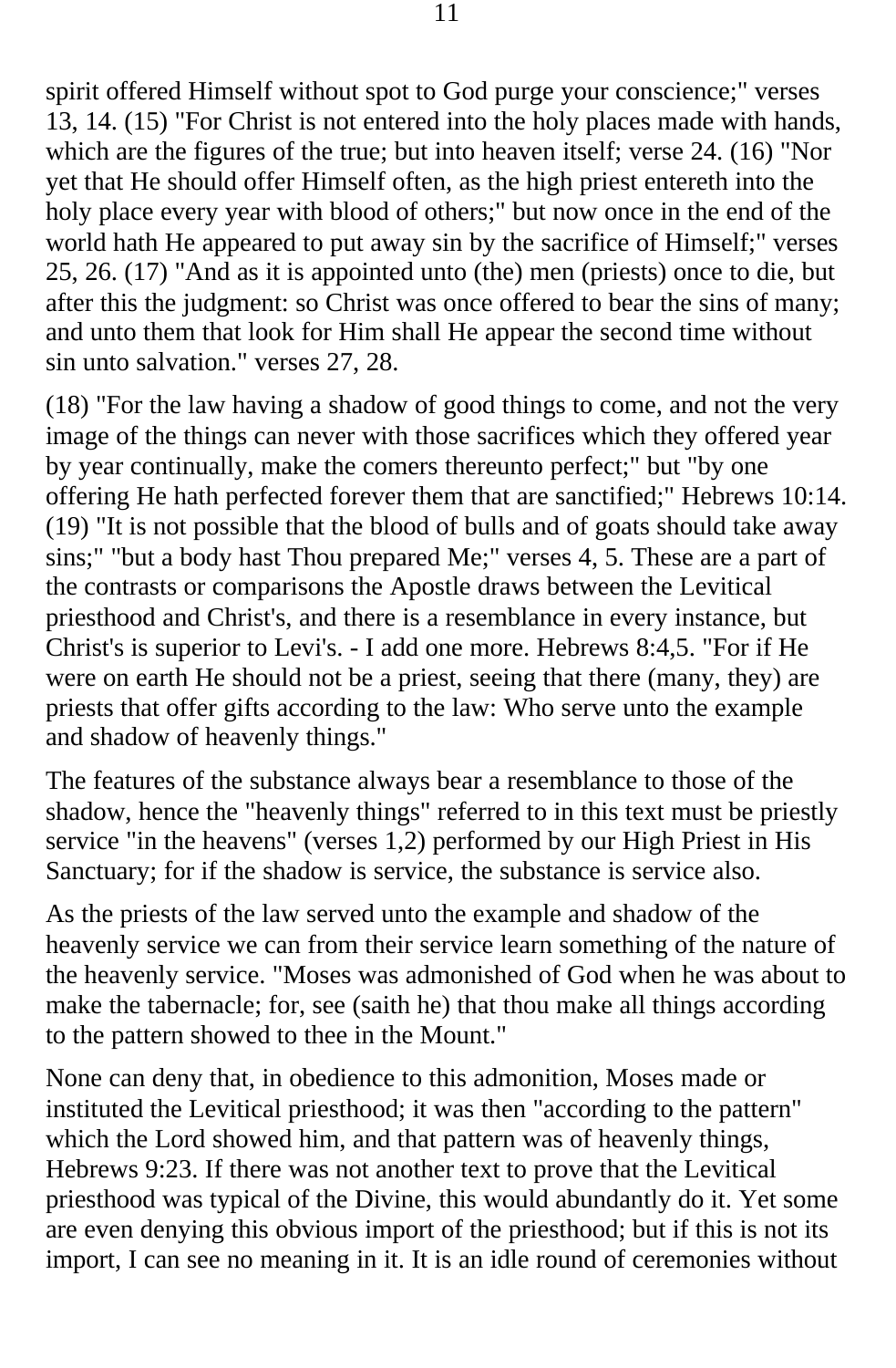sense or use, as it did not perfect those for whom it was performed; but looked upon as typical of the heavenly, it is replete with the most important instruction. As this is the application made of it by the New Testament, so we must regard it, while we examine the atonement made under the Levitical priesthood.

"Now when these things (the worldly Sanctuary with its two apartments and the furniture in each) were thus ordained, the priests went always (daily, Hebrews 7:27; 10:11) into the first tabernacle, accomplishing the service of God.

"But into the second went the high priest alone once every year, not without blood, which he offered for himself, and for the errors of the people." Hebrews 9:6,7.

Here Paul divides the services of the Levitical priesthood into two classes one daily in the Holy, and the other yearly in the Holy of Holies.

Their stated daily services, performed in the Holy and at the brazen altar in the court before the tabernacle, consisted of a burnt-offering of two lambs, one in the morning and the other at even, with a meat-offering which was one tenth of an ephah of flour mingled with the fourth part of an hin of beaten oil, and a drink-offering which was one-fourth of an hin of strong wine. The meat-offering was burnt with the lamb, and the drink-offering was poured in the Holy; Exodus 29:38-42; Numbers 28:3-8. In connection with this, they burned on the golden altar in the Holy, sweet incense, which was a very rich perfume, when they dressed and lighted the lamps every evening and morning. Exodus 30:34-38; 31:11; 30:7-9. The same was afterwards done at the Temple. 1Chronicles 16:37-40; 2Chronicles 2:4; 13:4-12; (13:3 see 2Chronicles 31:3) Ezra 3:3.

This did not atone for sins either individually or collectively. The daily service described was a sort of continual intercession; but the making of atonement was a special work for which special directions are given. Different words are used both in the Old Testament and New, to express the same idea as At-one-ment.

Examples. - The italicized words are, in the text, synonymous with atone or atonement. Exodus 29:36; "Thou shalt cleanse the altar when thou hast made an atonement for it." - Leviticus 12:8; "The priest shall make an atonement for her and she shall be clean." Leviticus 14:2; "This shall be the law of the leper in the day of his cleansing." Verse 21; "The priest shall make an atonement for him and he shall be clean." The atonement could not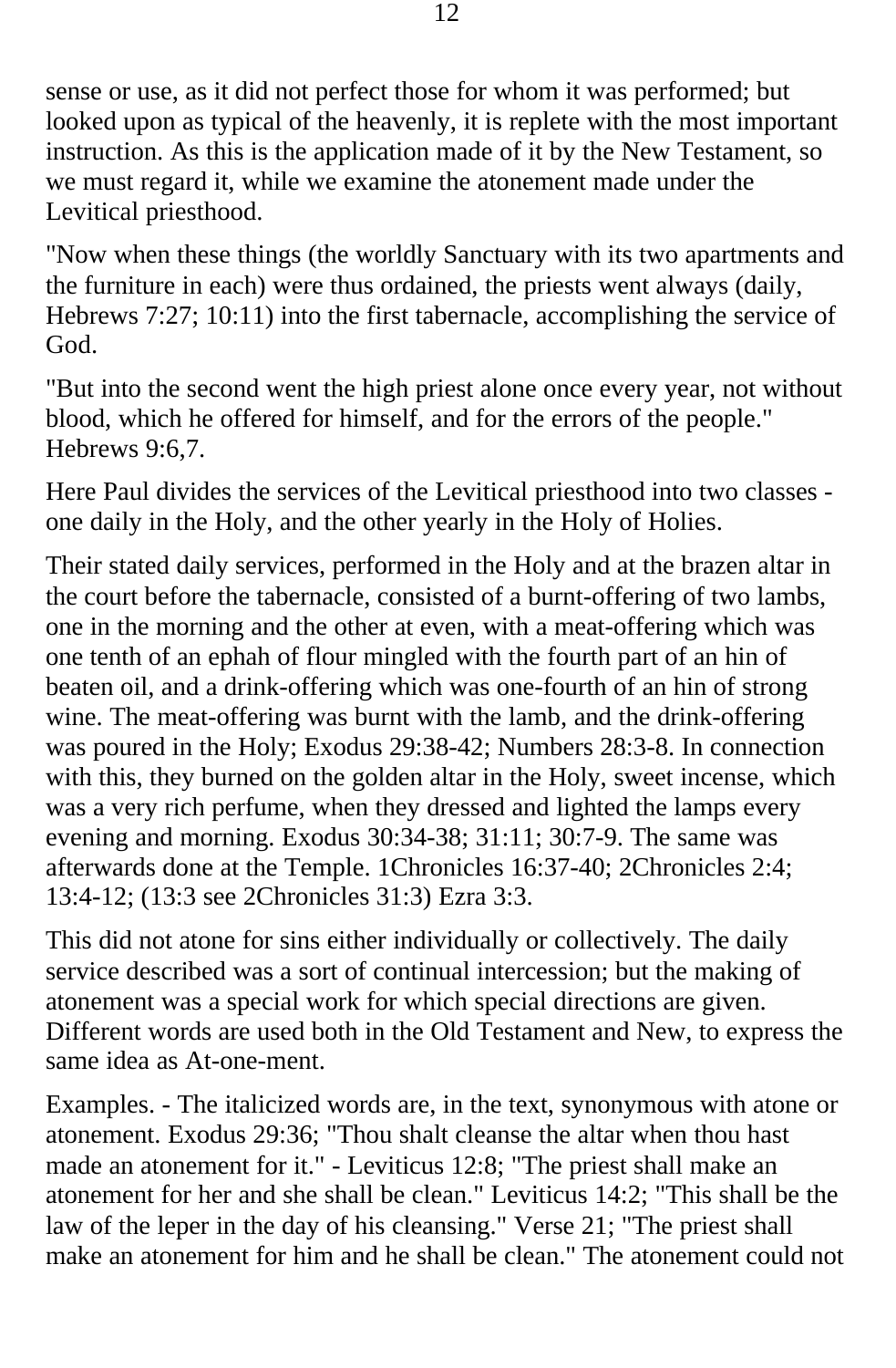be made for him till after he was healed of the leprosy, Leviticus 13:45,46. Till he was healed, he had to dwell alone without the camp. Then Leviticus 14:3,4; "The priest shall go forth out of the camp; and the priest shall look, and behold if the plague of the leprosy be healed in the leper; then shall the priest command to take for him that is to be cleansed two birds alive and clean," etc. The law was the same in cleansing a house from the leprosy. Verses 33-57. The stones affected with the plague were removed and the house "scraped within round about" and then repaired with new material.

Physical uncleanness is now all removed and we would call it clean; but not so; it is only just prepared to be cleansed according to the law. Verse 48; "And he shall take to cleanse the house two birds" etc. Verse 49; "And he shall cleanse the house with the blood of the bird" etc. Verses 52, 53; "And make an atonement for the house, and it shall be clean." Leviticus 16:18,19;

"And he shall go out unto the altar that is before the Lord, and make an atonement for it." "And he shall sprinkle of the blood upon it with his finger seven times, and cleanse it and hallow it from the uncleanness of the children of Israel." Leviticus 8:15; "And Moses took the blood, and put it upon the horns of the altar round about with his fingers and purified the altar, and poured the blood at the bottom of the altar, and sanctified it, to make reconciliation upon it," 2Chronicles 29:29 see 2Chronicles 29:24. "And they made reconciliation with their blood upon the altar, to make an atonement for all Israel," Jeremiah 33:8; "I will cleanse them from all their iniquities," "and I will pardon all their iniquities." Romans 5:9-11; "Being now justified by His blood," "by whom we have now received the atonement," 2Corinthians 5:17-19; "Who hath reconciled us to Himself by Jesus Christ." Ephesians 2:16; "And that He might reconcile both unto God," Hebrews 9:13,14; "The blood of bulls sanctifieth to the purifying of the flesh; but the blood of Christ shall purge our conscience from dead works." He is the Mediator for the "redemption of the transgressions," and to "perfect forever them that are sanctified," Hebrews 10:14; Ephesians 1:7; "In whom we have redemption through His blood, the forgiveness of our sins," Acts 3:19; "Be converted that your sins may be blotted out."

From these texts we learn that the words atone, cleanse, reconcile, purify, purge, pardon, sanctify, hallow, forgive, justify, redeem, blot out, and some others, are used to signify, the same work, viz., bringing into favor with God; and in all cases blood is the means, and sometimes blood and water. The atonement is the great idea of the Law, as well as the Gospel; and as the design of that of the Law was to teach us that of the Gospel, it is very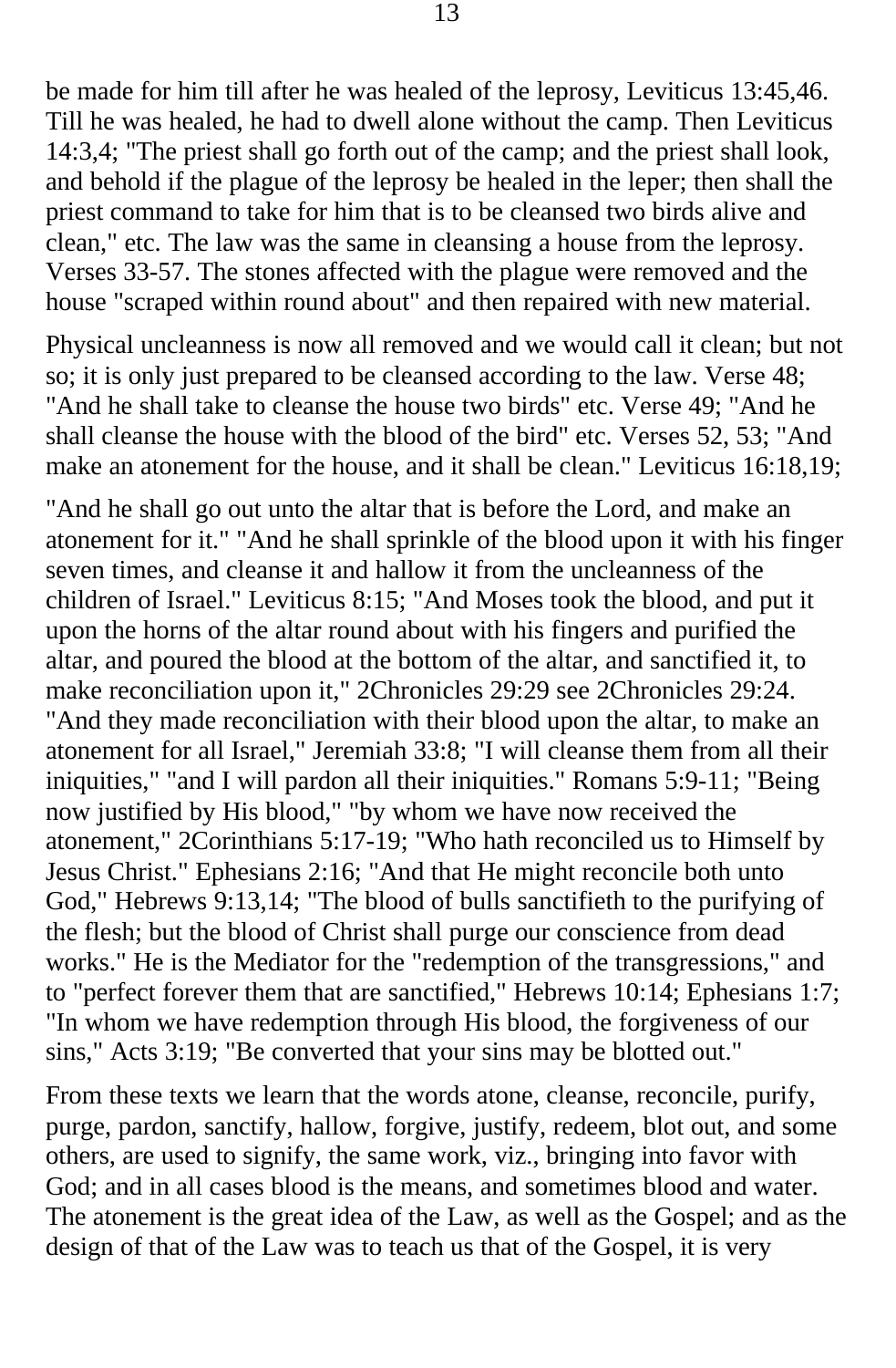important to be understood. The atonement which the priest made for the people in connection with their daily ministration was different from that made on the tenth day of the seventh month. In making the former, they went no further than in the Holy; but to make the latter they entered the Holy of Holies - the former was made for individual cases, the latter for the whole nation of Israel collectively - the former was made for the forgiveness of sins, the latter for blotting them out - the former could be made at any time, the latter only on the tenth day of the seventh month. Hence the former may be called the daily atonement and the latter the yearly, or the former the individual, and the latter the national atonement.

The individual atonement for the forgiveness of sins was made for a single person, or for the whole congregation in case they were collectively guilty of some sin. The 1st chapter of Leviticus gives directions for the burntoffering, the 2nd for the meat-offering, the 3rd for the peace-offering, and the 4th for the sin-offering, which, as its name implies, was an offering for sins, in which he who offered it attained forgiveness of his sins. The trespass-offering, Leviticus 5; 6:1-7, was similar to the sin-offering, "If a soul sin through ignorance," Leviticus 4:2, "when he knoweth of it, then shall he be guilty," Leviticus 5:3, "And it shall be when he shall be guilty in any of these things, that he shall confess that he hath sinned in that thing," verse 5.

From Numbers 5:6-8, it appears that confession and restitution are necessary in all cases before the atonement could be made for the individual. "When a man or woman shall commit any sin that man commit, to do a trespass against the Lord, and that person be guilty,

"Then they shall confess their sin which they have done, and he shall recompense his trespass with the principle thereof, and add unto it the fifth part thereof, and give it unto him against whom he hath trespassed."

Then he or the elders (if it was for the congregation) brought the victim for the sin or trespass-offering to the door of the tabernacle of the congregation on the north side of the altar of burnt-offering in the court, Leviticus 4:24; 1:11; 17:1-7, there he (or the elders) laid his hand on its head and killed it, Leviticus 4:2-4, 13-15, 22-24, 27-29. Then, the victim being presented and slain, the priest that was anointed took some of the blood into the Holy, and with his finger sprinkled it before the veil of the Sanctuary and put some of it upon the horns of the altar of incense, then poured the remainder of the blood at the bottom of the altar. Thus he made an atonement for the individual, and his sin was forgiven, Leviticus 4:5-10, 16-20,25,26,30-35.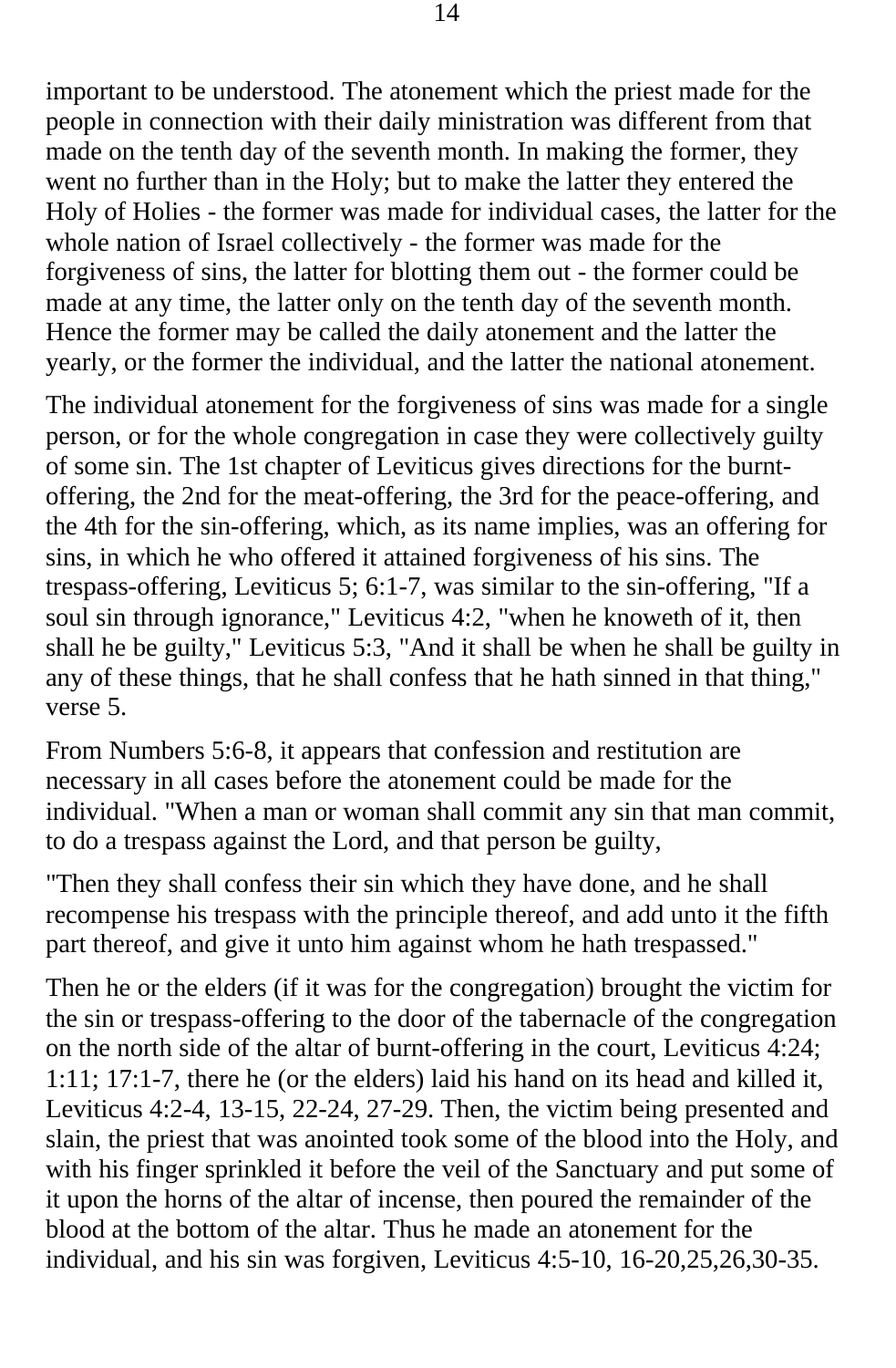The carcasses of the sin-offering were taken without the camp and burned "in a clean place," Leviticus 4:11,12,21.

It should be distinctly remembered that the priest did not begin his duties till he obtained the blood of the victim, and that they were all performed in the court (the enclosure of the Sanctuary), and that the atonement thus made was only for the forgiveness of sins. These points are expressly taught in this chapter and the following one on the trespass-offering. Here is an atonement, to make which, the priests only entered the Holy, and to make it they could enter that apartment "always" or "daily". "But into the second (the Holy of Holies) went the high priest alone once every year, not without blood, which he offered for himself, and for the errors of the people," (Laos, nation). This defines the yearly to be.

The National Atonement, of which the Lord "speaks particularly" in Leviticus 16: "And the Lord said unto Moses, speak unto Aaron, thy brother, that he come not at all times into the holy place within the veil, before the mercy-seat, which is upon the ark; that he die not: for I will appear in the cloud upon the mercy-seat:" verse 2. For what purpose and when could he enter it? "To make an atonement for all Israel, (the whole nation,) for all their sins once a year" "on the tenth day of the seventh month," verses 34, 29. This was the most important day of the year. The whole nation having had their sins previously forgiven by the atonement made in the Holy, now assemble about their Sanctuary, while the High Priest, attired in his holy garments for glory and beauty, verse 4, Exodus 28, having the golden bells on the hem of his robe that his sound may be heard when he goeth in before the Lord, the breast-plate of judgment on his heart, with their names therein that he may bear their judgment, also in it the Urim and Thummim (light and perfection), and the plate of pure gold, the holy crown, (Leviticus 8:9, Exodus 28:36), with "Holiness to the Lord" engraved upon it, placed upon the fore-front of his mitre that he may bear the iniquities of the holy things, enters the Holy of Holies to make an atonement to cleanse them, that they may be clean from all their sins before the Lord, verse 30. The victims for the atonement of this day were, for the priest himself, a young bullock for a sin-offering, verse 3, and for the people, two goats; one for a sin-offering and the other for the scape-goat, and a ram for a burnt-offering, verses 5-8. He killed or caused to be killed the bullock for a sin-offering for himself, verse 11. "Then he shall take a censer full of burning coals of fire from off the altar before the Lord, and his hands full of sweet incense beaten small, and bringing it within the veil; And he shall put the incense upon the fire before the Lord, that the cloud of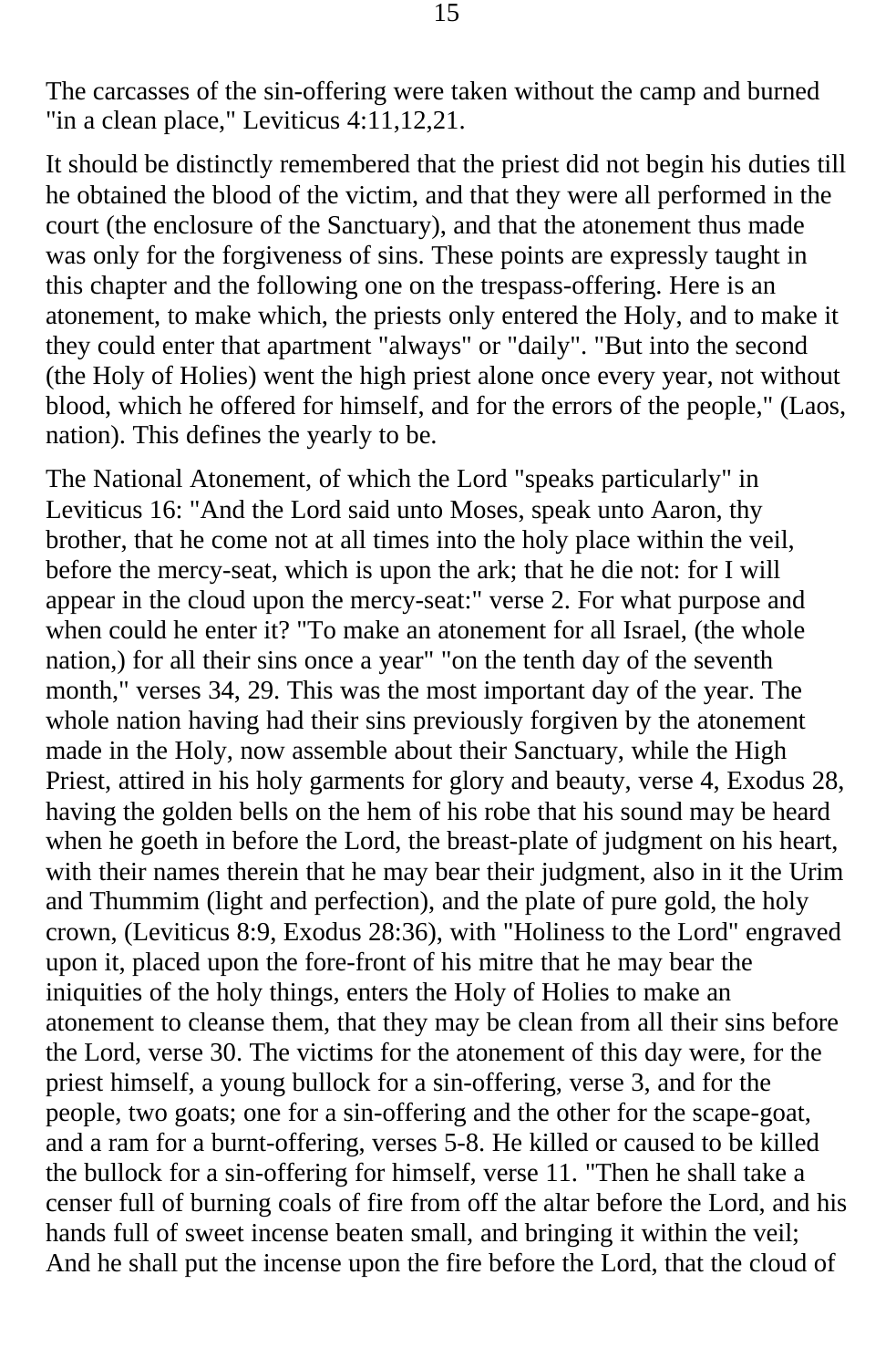the incense may cover the mercy-seat that is upon the testimony that he die not. And he shall take of the blood of the bullock, and sprinkle it with his finger upon the mercy-seat eastward; and before the mercy-seat shall he sprinkle of the blood with his finger seven times," verses 12-14. So much in preparation to make an atonement for the people; a description of which follows:

"Then shall he kill the goat of the sin-offering which is for the people and bring his blood within the veil, and do with that blood as he did with the blood of the bullock, and sprinkle it upon the mercy-seat. And he shall make an atonement for (cleanse, see marginal references,) the holy place (within the veil, verse 2), because of the uncleanness of the children of Israel, because of their transgressions in all their sins: and so shall he do for (i.e. atone for or cleanse), the tabernacle of the congregation (the Holy) that remaineth among them in the midst of their uncleanness," verses 15, 16; "And he shall go out (of the Holy of Holies) unto the altar that is before the Lord (in the Holy) and make an atonement for it; and shall take of the blood (for himself), and of the blood of the goat (for the people), and put it upon the horns of the altar round about. And he shall sprinkle of the blood upon it with his finger seven times, and cleanse it, and hallow it from the uncleanness of the children of Israel," verses 18, 19. The altar was the golden altar of incense in the Holy upon which the blood of individual atonements was sprinkled during the daily ministration. Thus it received the uncleanness from which it is now cleansed. Exodus 30:1-10; "Aaron shall make an atonement upon the horns of it once a year, with the blood of the sin-offering of atonement." We see from verse 20, that at this stage of the work "he hath made an end of reconciling the holy place, and the tabernacle of the congregation, and the altar," i.e. the Holy of Holies, the Holy, and the altar in the latter.

We have before seen that atone, reconcile, cleanse, etc., signify the same, hence at this stage he has made an end of cleansing those places. As the blood of atonements for the forgiveness of sins was not sprinkled in the court, but in the tabernacle only, the entire work of cleansing the Sanctuary was performed within the tabernacle. These were holy things, yet cleansed yearly. The holy place within the veil contained the ark of the covenant, covered with the mercy-seat, overshadowed by the cherubims, between which the Lord dwelt in the cloud of divine glory. Who would think of calling such a place unclean? Yet the Lord provided at the time, yea, before it was built, that it should be annually cleansed. It was by blood, and not by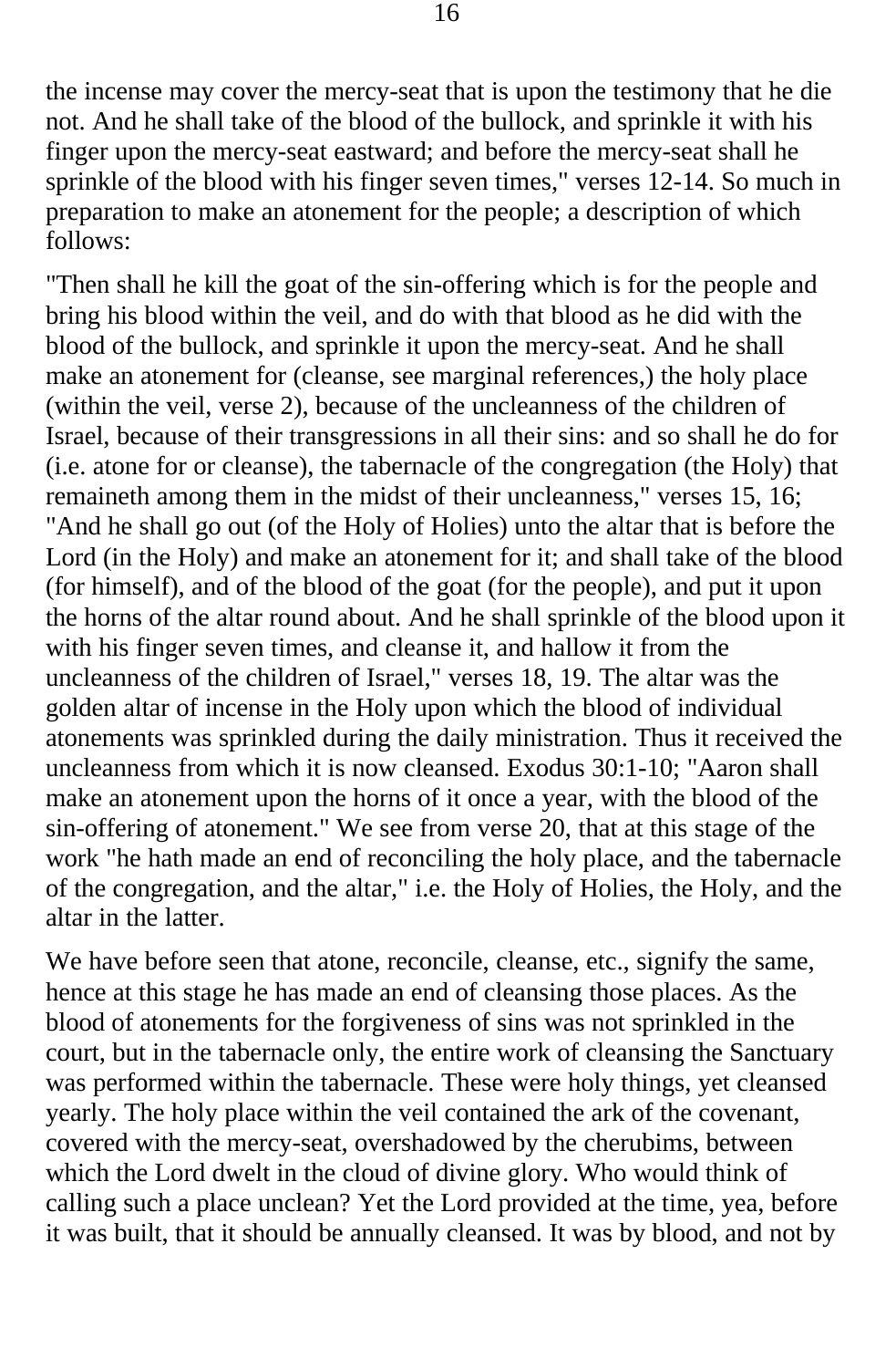fire, that this Sanctuary, which was a type of the new covenant Sanctuary was cleansed.

The high priest on this day "bore the iniquities of the holy things which the children of Israel hallowed in all their holy gifts." Exodus 28:38. These holy things composed the Sanctuary. Numbers 18:1. "And the Lord said unto Aaron, Thou, and thy sons, and thy father's house with thee shall bear the iniquity of the Sanctuary." This "iniquity of the Sanctuary" we have learned was not its own properly, but the children of Israel's, God's own people's, which it had received from them. And this transfer of iniquity from the people to their Sanctuary was not a mere casualty, incident on scenes of lawless rebellion, bloodshed or idolatry among themselves, not the devastation of an enemy; but it was according to the original arrangement and regular operation of this typical system. For we must bear in mind that all the instructions were given to Moses and Aaron before the erection of the Sanctuary. Provision was made to make atonement for sins committed in ignorance; but not till after they were known, Leviticus 4:14, 5:3-6, then of course they became sins of knowledge. Then the individual bore his iniquity, Leviticus 5:1-17; 7:1-8, till he presented his offering to the priest and slew it, the priest made an atonement with the blood, Leviticus 17:11, and he was forgiven, then of course free from his iniquity.

Now at what point did he cease to bear his iniquity? Evidently when he had presented his victim slain; he had then done his part. Through what medium was his iniquity conveyed to the Sanctuary? Through his victim, or rather its blood when the priest took and sprinkled it before the veil and on the altar. Thus the iniquity was communicated to their Sanctuary. The first thing done for the people on the tenth day of the seventh month was to cleanse it, thence by the same means, the application of blood. This done, the high priest bore the "iniquity of the Sanctuary" for the people "to make atonement for them," Leviticus 10:17. "And when he hath made an end of reconciling the holy place (within the veil, verse 2) and the tabernacle of the congregation and the altar (or when he hath cleansed the Sanctuary), he shall bring the live goat: And Aaron shall lay both his hands upon the head of the live goat, and confess over him all the iniquities of the children of Israel, and all their transgressions and all their sins, putting them upon the head of the goat, and shall send him away by the hand of a fit man into the wilderness: And the goat shall bear upon him all their iniquities into a land not inhabited (margin, of separation) Leviticus 16:20-22. This was the only office of the scape-goat, to finally receive and bear away from Israel all their iniquities into an uninhabited wilderness and there retain them, leaving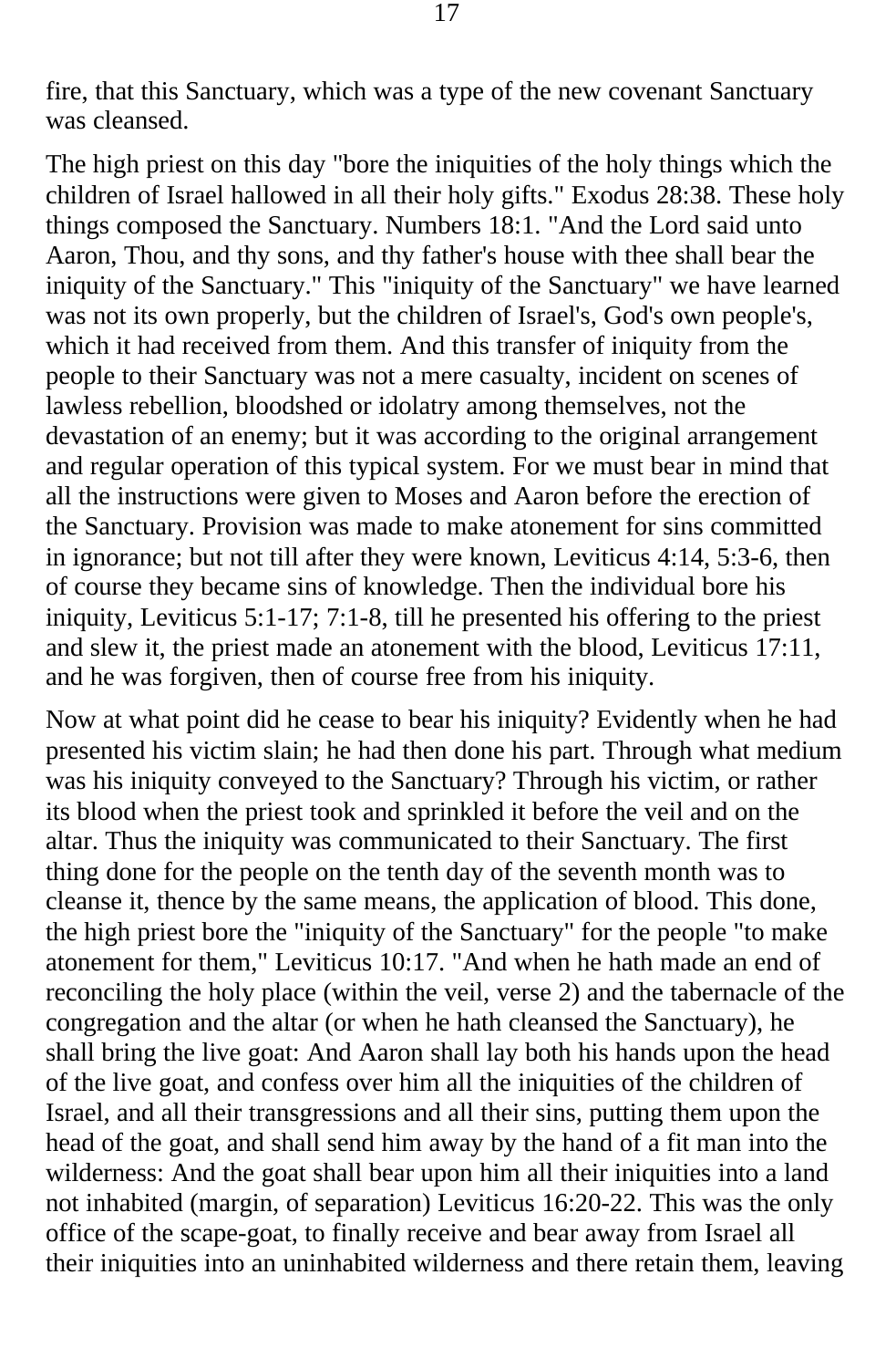Israel at their Sanctuary, and the priest to complete the atonement of the day by burning the fat of the sin-offerings, and offering the two rams for burntofferings on the brazen altar in the court, verses 24, 25. The burning without the camp of the carcasses of the sin-offerings closed the services of this important day, verse 27.

#### **The Antitype**

As this legal system which we have been considering was only a "shadow", a "figure" and "patterns" of no value in itself only to teach us the nature of that perfect system of redemption which is its "body", the "things themselves"; which was devised in the councils of heaven, and is being wrought out by "the only Begotten of the Father"; let us, guided by the Spirit of truth, learn the solemn realities thus shadowed forth. By these patterns, finite as we are, we may like Paul, extend our research beyond the limits of our natural vision to the "heavenly things themselves". Here we find the entire ministry of the law fulfilled in Christ, who was anointed with the Holy Ghost and by His own blood entered His Sanctuary, heaven itself, when He ascended to the right hand of the throne of the Majesty in the heavens, as "A minister of the (Hagion) Holies, etc., Hebrews 8:6,2. - Paul, after speaking of the daily services in the Holy, and the yearly in the Holy of Holies, says, Hebrews 9:8, "The Holy Ghost this signifying that the way of the Holies (Hodon Hagion) was not yet made manifest; while as the first tabernacle was yet standing, which was a figure for the time then present, in which were offered" etc., "until the time of reformation: But Christ being come, an High Priest of the (ton) good things to come, by a greater and more perfect tabernacle, not made with hands, "by His own blood He entered on or into the holy things" (eis hagia) Hebrews 9:8-12. The phrase, eis hagia, verse 12, is the same as that rendered "holy places", verse 24. Hagia, in these two verses, is in the acc. pl. neuter and governed by the prep. eis which signifies on, into, upon, or among, Hagia, being a neuter adjective, is properly rendered "holy things"; but Hagia in verse 2, is in the nom. sin. fem. and properly rendered, Holy place. The definite article "the", belonging before "good things" in verse 11 and Hebrews 10:1 makes the expression mean things "good in themselves, or abstractly good."

This shows the perfect harmony of Hebrews 9:11,12,23,24, and Hebrews 10:1. The "things" are "good in themselves", "holy", or "heavenly", and in "heaven itself", where Christ has entered as our High Priest to "minister" for us; and those "holy things" "in heaven" are connected with the "greater and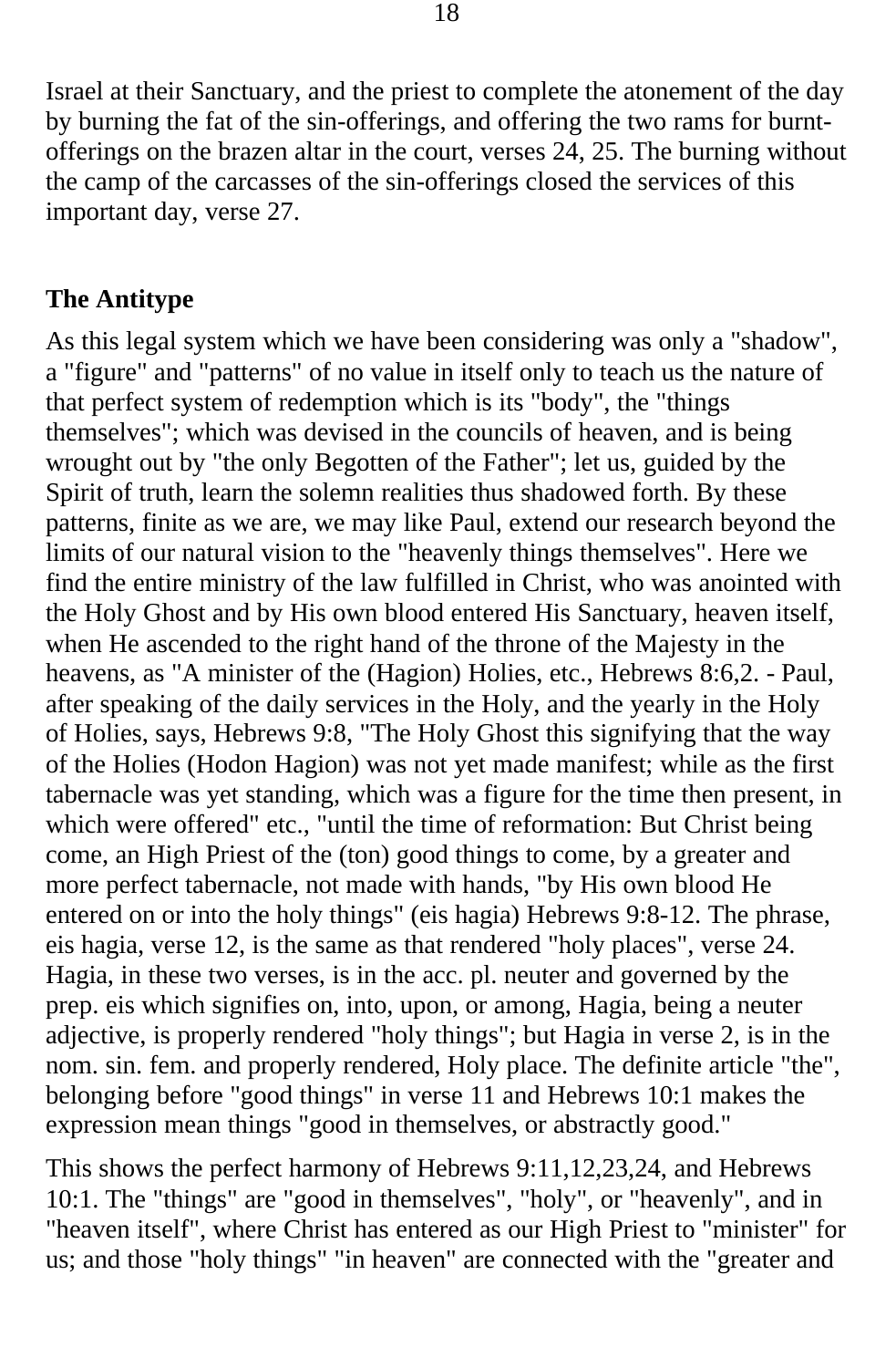more perfect tabernacle", "which the Lord pitched and not man"; the same as the holy things of the first covenant were connected with their tabernacle, Hebrews 9:1-5; and all those holy things together make the Sanctuary. The Holies (two) verse 8, the way of which was not made manifest till the time of reformation, when Christ shed His own blood, belong to His "greater and more perfect tabernacle", spoken of in the next verse. I translate the names literal, because they are not literal in our common version. The Douay Bible has them as here given. The word in Hebrews 9:8,10,19, is Hagion, "of the Holies", instead of the "holiest of all"; and shows that the blood of Christ is the way or means by which He, as our High Priest was to enter both apartments of the heavenly tabernacle. Now if there be but one place in the heavens, as many say, why were there two in the figure? And why, in applying the figure, does Paul speak of two? Perhaps those who "despise the law" and "corrupt the covenant of Levi" can explain this; if not, we advise them to abide by Paul's exposition of the matter.

Hebrews 6:19,20, is supposed to prove that Christ entered the Holy of Holies at His ascension, because Paul said He had entered within the veil. But the veil which divides between the Holy and the Holy of Holies is "the second veil", Hebrews 9:3; hence there are two veils, and that in Hebrews 6, being the first of which he speaks, must be the first veil, which hung before the Holy, and in Exodus was called a curtain. When He entered within the veil, He entered His tabernacle, of course the Holy, as that was the first apartment; and our hope, as an anchor of the soul, enters within the veil, i.e., the atonement of both apartments, including both the forgiveness and the blotting out of sins.

Those who hold that Christ entered the Holy of Holies at, and has been ministering therein ever since His ascension, also believe, as of course they must, that the atonement of the Gospel Dispensation is the antitype of the atonement made on the tenth day of the seventh month under the law. If this is so, the events of the legal tenth day, have had their antitypes during the Gospel Dispensation. The first event in the atonement service of that day, was the cleansing of the Sanctuary, as we have seen from Leviticus 16. Then, upon their theory, the Sanctuary of the new covenant was cleansed in the early part of the Gospel Dispensation.

Evidence is not wanting that neither the earth nor Palestine, their Sanctuaries, was then cleansed. I call them their Sanctuaries, for they are not the Lord's. But if the Lord's new covenant Sanctuary was then cleansed, the 2300 days ended then; but if they are years, which we all believe, they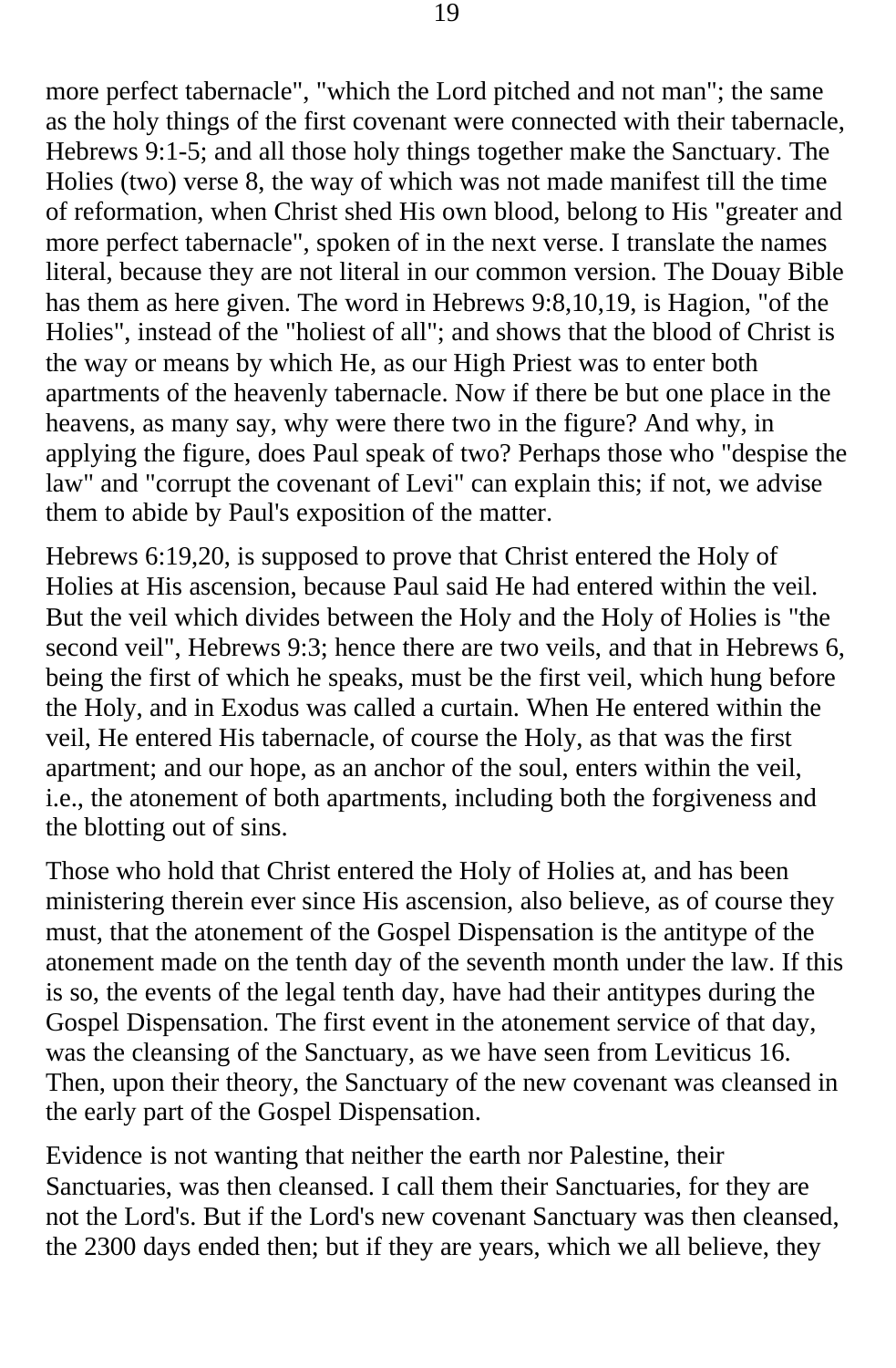extend 1810 years beyond the 70 weeks, and the last of those weeks was the first of the new covenant or Gospel Dispensation. The fact that those days reach 1810 beyond the 70 weeks, and that the Sanctuary could not be cleansed till the end of those days, is demonstration that the antitype of the legal tenth day is not the Gospel Dispensation; Again, if the atonement of that day is typical of the atonement of the Gospel Dispensation, then the atonement made in the Holy, Hebrews 9:6, previous to that day, was finished before the Gospel Dispensation began. It has been shown that that atonement was made for the forgiveness of sins, and I have found no evidence that such an atonement was made on tenth day of the seventh month. The Gospel Dispensation began with the preaching of Christ, and if it is the antitype of the legal tenth day, one of the two things is true; either the Saviour, instead of fulfilling, has destroyed the greater part of the law, the daily service of the Holy which occupied the whole year except one day, the tenth of the seventh month; or else He fulfilled the whole law except one three hundred and sixtieth part of it before the Gospel Dispensation began, and before He was anointed as the Messiah to fulfil the law and the prophets. One of these two conclusions is inevitable on the hypotheses that the Gospel Dispensation and the atonement made in it, is the antitype of the legal tenth day, and the atonement made in it. Upon which of these horns will they hang? If on the former, the declaration, "I came not to destroy the law", pierces them; but if they choose the latter, it then becomes them to prove that the law, which had a shadow of good things to come, was fulfilled within itself, that the shadow and substance filled the same place and time; also they will need to prove that the entire atonement for the forgiveness of sins was made before the Lamb was slain with whose blood the atonement was to be made. Now it must be clear to every one, that if the antitype of the yearly service (Hebrews 9:7), began at the first Advent, the antitype of the daily (Hebrews 9:6), had been previously fulfilled; and, as the atonement for forgiveness was a part of that daily service, they are involved in the conclusion that there has been no forgiveness of sins under the Gospel Dispensation. Such a theory is wholly at war with the entire genius of the Gospel Dispensation, and stands rebuked, not only by Moses and Paul, but by the teaching and works of our Saviour and His commission to His apostles, by their subsequent teaching and the history of the Christian church. But again, they say the atonement was made and finished on Calvary, when the Lamb of God expired. So men have taught us, and so the churches and world believe; but it is none the more true or sacred on that account, if unsupported by Divine authority. Perhaps few or none who hold that opinion have ever tested the foundation on which it rests.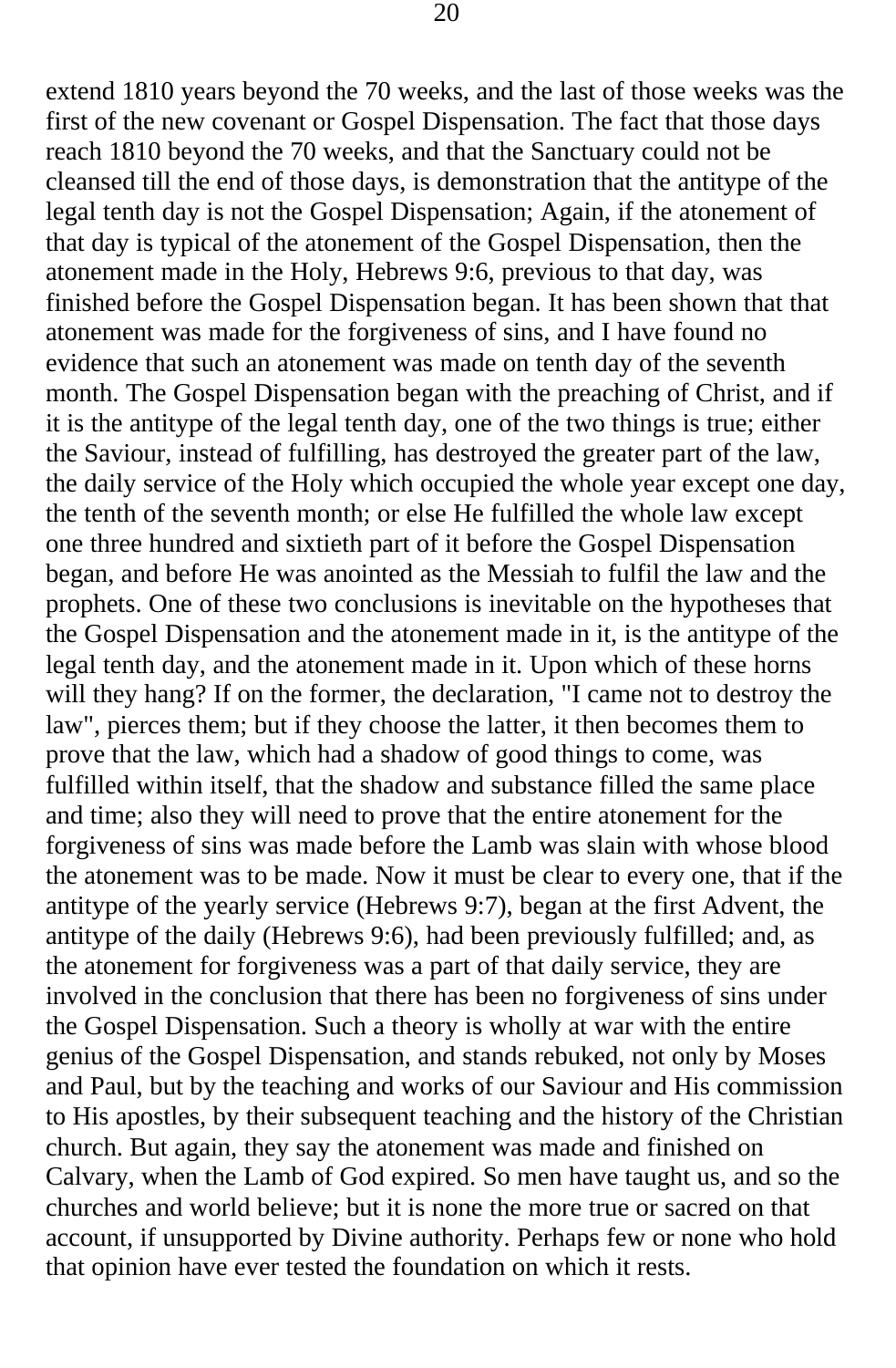1. If the atonement was made on Calvary, by whom was it made? The making of the atonement is the work of a Priest? but who officiated on Calvary? - Roman soldiers and wicked Jews.

2. The slaying of the victim was not making the atonement: the sinner slew the victim, Leviticus 4:1-4, 13-15, etc., after that the Priest took the blood and made the atonement. Leviticus 4:5-12, 16-21.

3. Christ was the appointed High Priest to make the atonement, and He certainly could not have acted in that capacity till after His resurrection, and we have no record of His doing any thing on earth after His resurrection, which could be called the atonement.

4. The atonement was made in the Sanctuary, but Calvary was not such a place.

5. He could not, according to Hebrews 8:4, make the atonement while on earth. "If He were on earth, He should not be a Priest." The Levitical was the earthly priesthood, the Divine, the heavenly.

6. Therefore, He did not begin the work of making the atonement, whatever the nature of that work may be, till after His ascension, when by His own blood He entered His heavenly Sanctuary for us.

Let us now examine a few texts that appear to speak of the atonement as passed. Romans 5:11; "By whom we have now received the atonement," (margin, reconciliation). This passage clearly shows a present possession of the atonement at that time the apostle wrote; but it by no means proves that the entire atonement was then in the past.

When the Saviour was about to be taken up from His apostles, He "commanded them that they should not depart from Jerusalem, but wait for the promise of the Father," which came on the day of Pentecost when they were all "baptized with the Holy Ghost." Christ had entered His Father's house, the Sanctuary, as High Priest, and began His intercession for His people by "praying the Father" for "another Comforter", John 14:15, "and having received of the Father the promise of the Holy Ghost," Acts 2:33, He shed it down upon His waiting apostles. Then, in compliance with their commission, Peter, at the third hour of the day began to preach, "Repent, and be baptized every one of you in the name of Jesus Christ, for the remission of sins," Acts 2:38. This word remission, signifies forgiveness, pardon or more literally sending away of sins.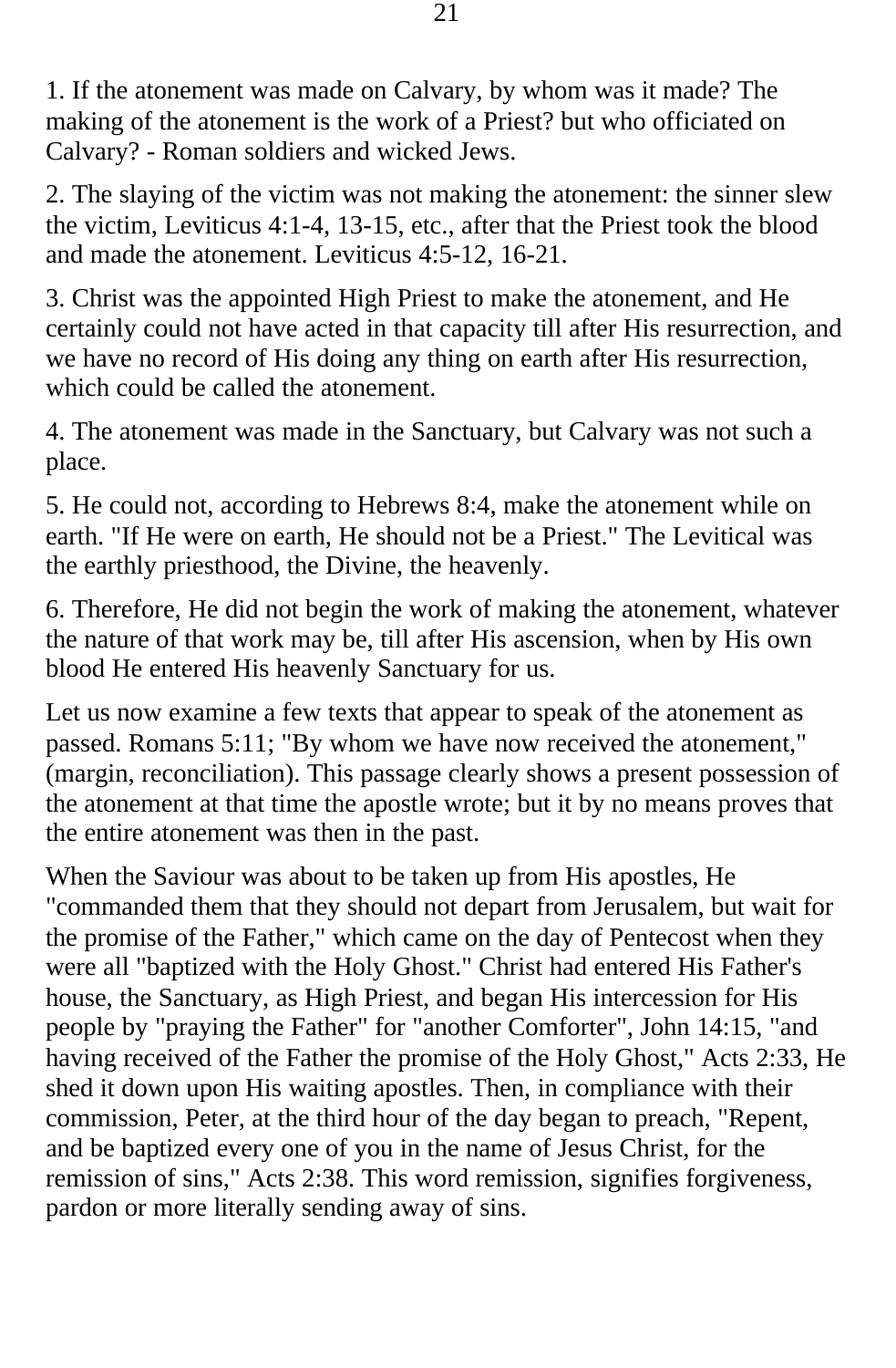Now put by the side of this text another on this point from his discourse at the ninth hour of the same day, Acts 3:19, "Repent ye therefore; and be converted that your sins may be blotted out when the times of refreshing shall come from the presence of the Lord." Here he exhorts to repentance and conversion (turning away from sins); for what purpose? "That your sins may be (future) blotted out." Every one can see that the blotting out of sins does not take place at repentance and conversion; but follows, and must of necessity be preceded by them. Repentance, conversion, and baptism had then become imperative duties in the present tense; and when performed, those doing them "washed away" (Acts 22:16) remitted or sent away from them their sins. (Acts 2:28); and of course are forgiven and have "received the atonement"; but they had not received it entire at that time, because their sins were not yet blotted out.

How far then had they advanced in the reconciling process? Just so far as the individual under the law had when he had confessed his sin, brought his victim to the door of the tabernacle, laid his hand upon it and slain it, and the priest had with its blood entered the Holy and sprinkled it before the veil and upon the altar and thus made an atonement for him, and he was forgiven. Only that was the type, and this the reality. That prepared for the cleansing of the great day of atonement, this for the blotting out of sins "when the times of refreshing shall come from the presence of the Lord, and He shall send Jesus." Hence, "by whom we have now received the atonement" is the same as "by whom we have received forgiveness of sin." At this point the man is "made free from sin." The Lamb on Calvary's cross is our victim slain; "Jesus the Mediator of the new Covenant" "in the heavens" is our interceding High Priest, making atonement with His own blood, by and with which He entered there. The essence of the process is the same as in the "shadow". First, Convinced of sin; Second, Repentance and Confession; Third, Present the Divine sacrifice bleeding. This done in faith and sincerity we can do no more, no more is required.

Then in the heavenly Sanctuary our High Priest with his own blood makes the atonement and we are forgiven. 1 Peter 2:24; "Who His own self bare our sins in His own body on the tree." See also Matthew 8:17; Isaiah 53:4- 12. His body is the "one sacrifice" for repenting mortals, to which their sins are imputed, and through whose blood in the hands of an active Priest they are conveyed to the heavenly Sanctuary. That was offered "once for all", "on the tree"; and all who would avail themselves of its merits must through faith, there receive it as theirs, bleeding at the hands of sinful mortals like themselves. After thus obtaining the atonement of forgiveness we must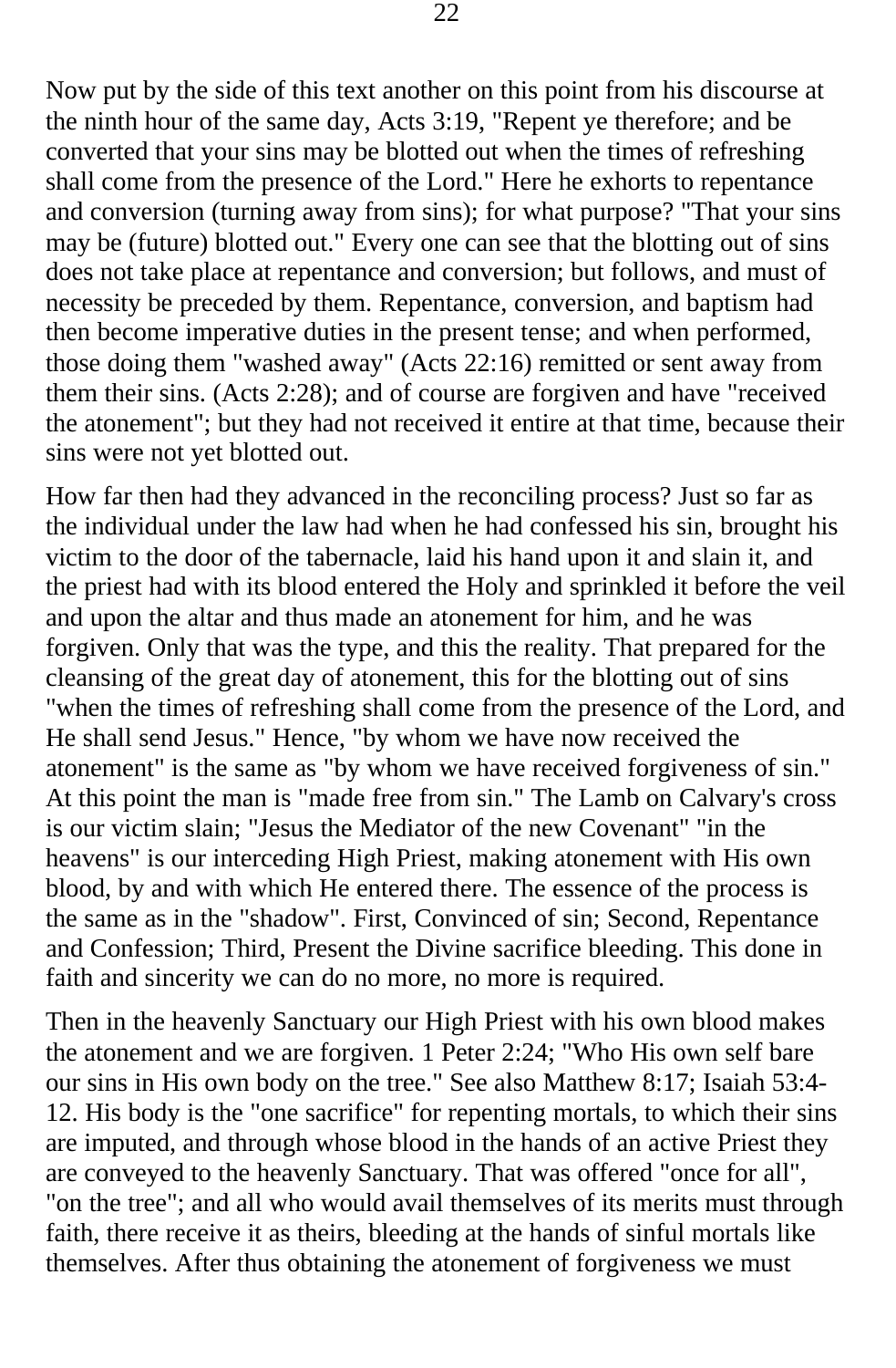"maintain good works", not the "deeds of the law"; but "being dead to sin should live unto righteousness." This work we all understand to be peculiar to the Gospel Dispensation.

An inferential objection arises, which in many minds overwhelms any amount of Bible argument on this point. It is, New Jerusalem cannot be defiled, hence needs no cleansing; therefore, New Jerusalem is not the Sanctuary. A very summary process of inferential deduction truly, especially for those who have said so much on the insufficiency of mere inferential testimony. We would advise them to review the grounds of their faith, and see how many and strong arguments they have for the earth or Palestine being the Sanctuary, and how many objections to the Sanctuary of the new covenant being where its Priest is, that are not entirely inferential; and then in place of their inferences, take the plain testimony of the Word and teach it. But how was the Sanctuary defiled?

The Sanctuary of the Old Testament, being on earth, could be, and was, defiled in various ways - by an unclean person entering it; "She shall touch no hallowed thing, nor come into the Sanctuary, until the days of her purifying be fulfilled;" Leviticus 12:4. It could be profaned by the high priest going out of it, while the anointing oil was upon him, for the dead; (Leviticus 21:12) by a man's negotiating to purify himself; Numbers 17:20 see Numbers 19:20. All the chief of the priests and of the people polluted it by transgressing very much after all the abominations of the heathen; 2Chronicles 36:14. "Surely, because thou hast defiled My Sanctuary with all thy detestable things, and with all thine abominations (idolatry), therefore will I diminish thee." Ezekiel 5:11.

Moreover this they have done unto Me; they have defiled My Sanctuary in the same day, and have profaned My Sabbaths: for when they had slain their children to their idols, then they came the same day into My Sanctuary to profane it; Ezekiel 33:38,39. "Her priests have polluted the Sanctuary; they have done violence to the law." Zephaniah 3:4. Antiochus polluted it by offering swine flesh upon its altar, 1Maccabees 1:20-24. From these texts we can clearly see, that it was moral rather than physical uncleanness that defiled the Sanctuary in the sight of the Lord. True, it did become physically unclean, but that uncleanness had to be removed before the atonement was made by which it was reconciled or cleansed. See 2Chronicles 29. And that, we have seen was the law of cleansing, Leviticus, chapters 12 to 15; the object must be made visibly clean, so to speak, so that we would call it clean, to prepare it for its real cleansing with blood. Now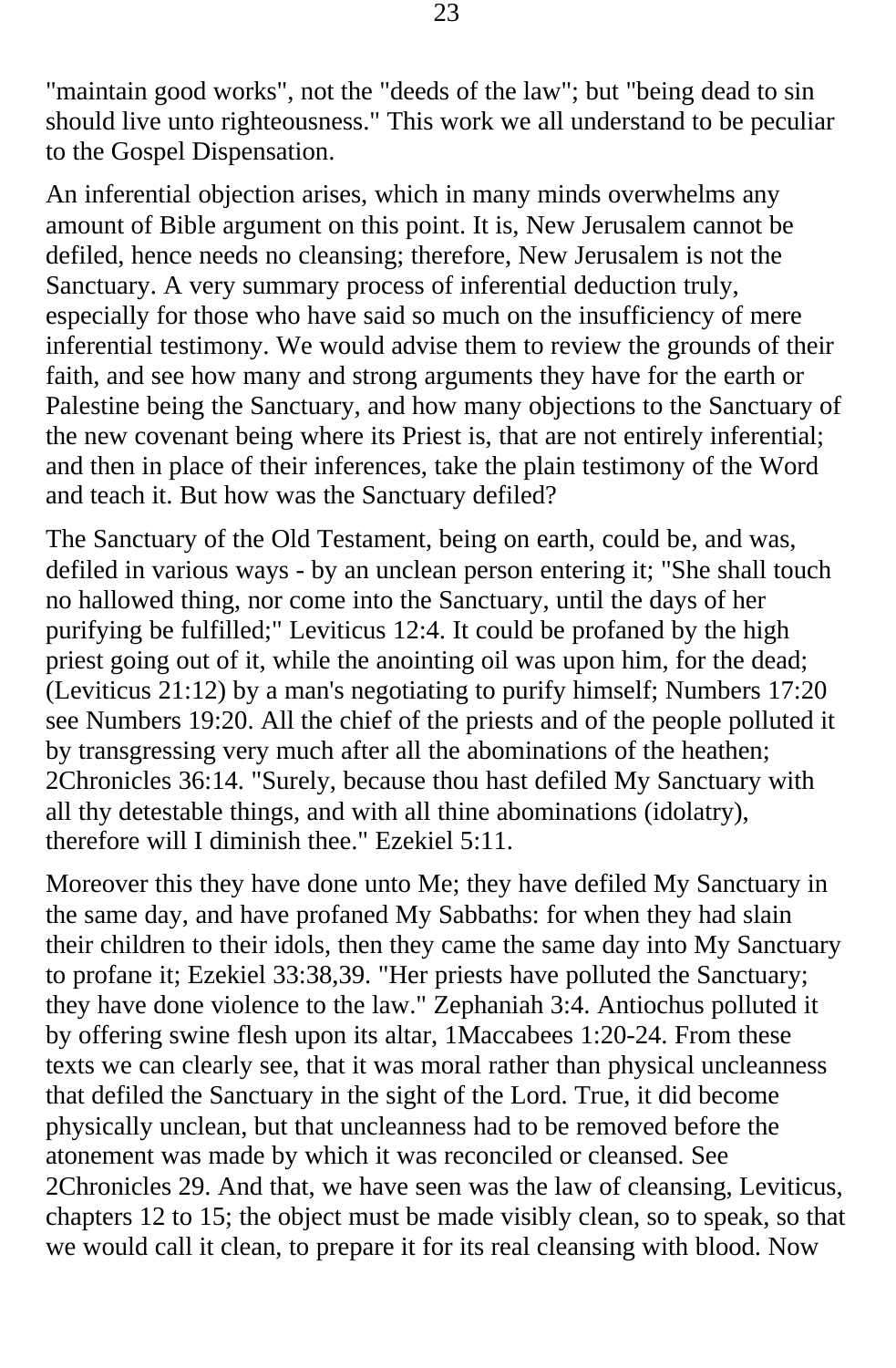no one supposes that New Jerusalem is unclean or ever has been, as its type was when overrun, desecrated and desolated by Syrian, Chaldean or Roman soldiery, or trode by wicked priests. Even if it were, the removing of such defilement would not be the cleansing it was to undergo at the end of the 2300 days. The Sanctuary was unclean in some sense, or else it would not need to be cleansed; and it must in some way have received its uncleanness from man. Removed, as the heavenly Sanctuary is from the midst of mortals and entered only by our Forerunner, Jesus, made an High Priest, it can only be defiled by mortals through His agency, and for them cleansed by the same agency. The legal typical process of defiling and cleansing the Sanctuary through the agency of the priest has been examined. With that in our minds, let us go to the New Testament. Paul says, Colossians 1:19,20, "For it pleased the Father that in Him should all fullness dwell, and having made (margin, making) peace through the blood of His cross, by Him to reconcile all things unto Himself; by Him I say, whether they be things on earth or things in heaven." When "things on earth" are spoken of in connection or contrast with "things in heaven", no one can understand them all to be in the same place. "Things in heaven" are to be reconciled as well as "things on earth".

If they needed reconciling they were unreconciled; if unreconciled, then unclean in some sense in His sight. The blood of Christ is the means, and Christ Himself, the agent of reconciling to the Father both the things in heaven and the things on earth. People have an idea that in heaven where our Saviour has gone, every thing is, and always was perfect beyond change or improvement. But He said, "In My Father's house are many mansions; if it were not so, I would have told you. I go to prepare a place for you." He went into heaven, and Paul says that the "building of God, an house not made with hands" is in the heavens; 2 Corinthians 5:1.

For what did He go to His Father's house? "To prepare a place for you." Then it was unprepared, and when He has prepared it, He will come again and take us to Himself. - Again, Hebrews 9:23, "It was therefore necessary that the patterns of things in the heavens should be purified with these; but the heavenly things themselves with better sacrifices than these." What were the patterns? "The tabernacle and all the vessels of the ministry," (verse 21), which constituted the worldly Sanctuary; verse 1. What were the heavenly things themselves? The greater and more perfect tabernacle (verse 11), and the good things and the holy things (verses 11, 12). - These are all in heaven itself. "For Christ is not entered into the holy places made with hands, which are the figures of the true; but into heaven itself," verse 24. Paul here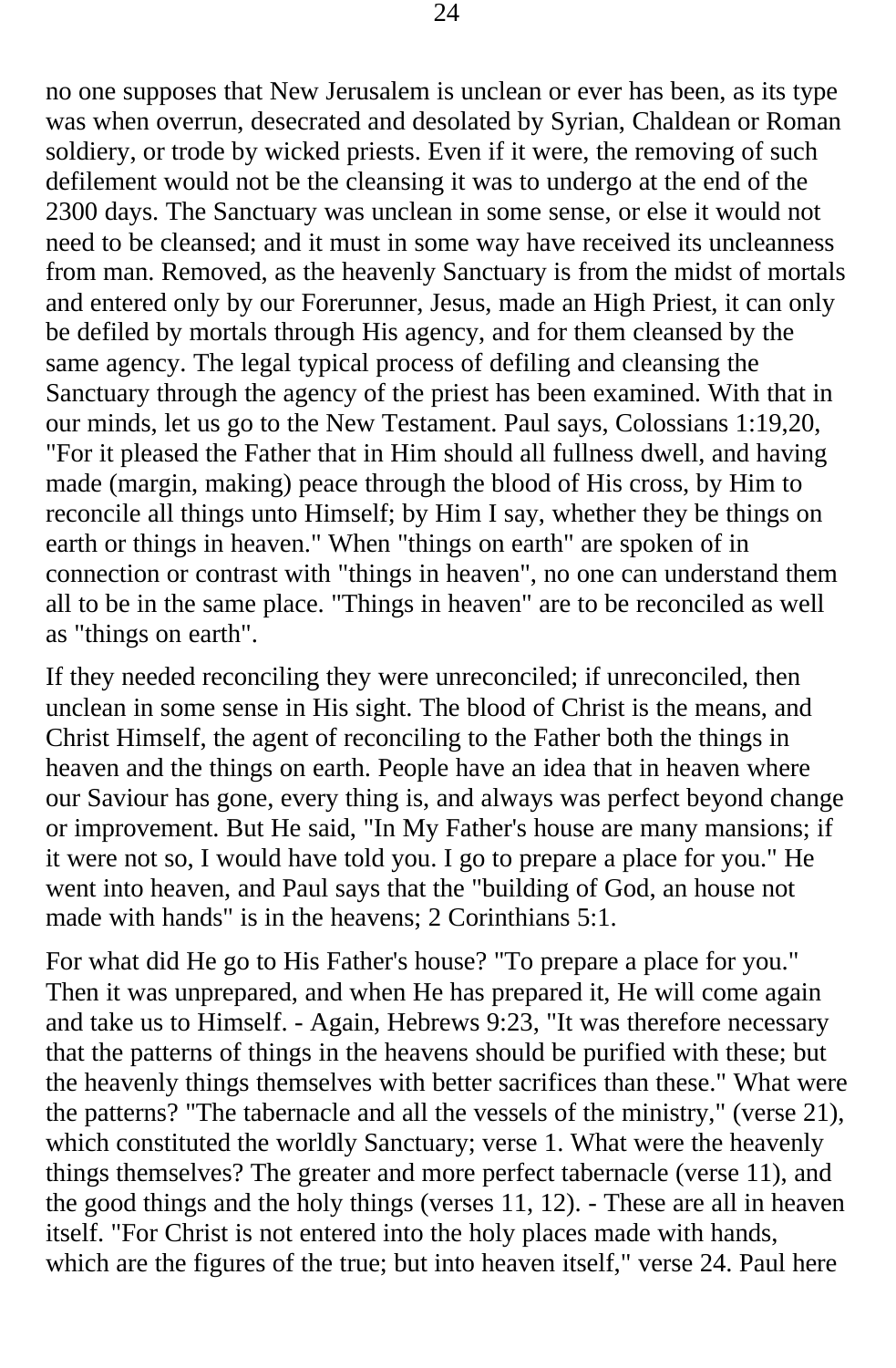shows that it was as necessary to purify the heavenly things, as it was to purify their patterns, the worldly.

#### **THE SCAPE-GOAT**

The next event of that day after the Sanctuary was cleansed, was putting all the iniquities and transgressions of the children of Israel upon the head of the scape-goat and sending him away into a land not inhabited, or of separation. It is supposed by almost every one that this goat typified Christ in some of His offices, and that the type was fulfilled at the first Advent. From this opinion I must differ; because, First, That goat was not sent away till after the High Priest had made an end of cleansing the Sanctuary, Leviticus 16:20,21; hence that event cannot meet its antitype till after the end of the 2300 days. Second, It was sent away from Israel into the wilderness, a land not inhabited, to receive them. If our blessed Saviour is its antitype, He also must be sent away, not His body alone, but soul and body, for the goat was sent away alive, from, not to nor into this people; neither into heaven, for that is not a wilderness or land not inhabited. Third, It received and retained all the iniquities of Israel; but when Christ appears the second time He will be "without sin". Fourth, The goat received the iniquities from the hands of the priest and he sent it away. As Christ is the Priest the goat must be something else besides Himself, and which He can send away. Fifth, This was one of two goats chosen for that day, one was the Lord's and offered for a sin-offering; but the other was not called the Lord's, neither offered as a sacrifice. Its only office was to receive the iniquities from the priest after he had cleansed the Sanctuary from them, and bear them into a land not inhabited, leaving the Sanctuary, priest and people behind and free from their iniquities. Leviticus 16:7-10,22. Sixth, The Hebrew name of the scape-goat, as will be seen from the margin of verse 8, is "Azazel". On this verse, Wm. Jenks, in his Comp. Com. has the following remarks: "(Scape-goat.) See diff. opin. in Bochart. Spencer, after the oldest opinion of the Hebrews and Christians, thinks Azazel is the name of the devil; and so Rosenmire, whom see. The Syriac has Azazel, the angel, (Strongone) who revolted." Seventh, At the appearing of Christ, as taught from Revelation 20, Satan is to be bound and cast into the bottomless pit, which act and place are significantly symbolized by the ancient High Priest sending the scape-goat into a separate and uninhabited wilderness. Eighth, Thus we have the Scripture, the definition of the name in two ancient languages both spoken at the same time, and the oldest opinion of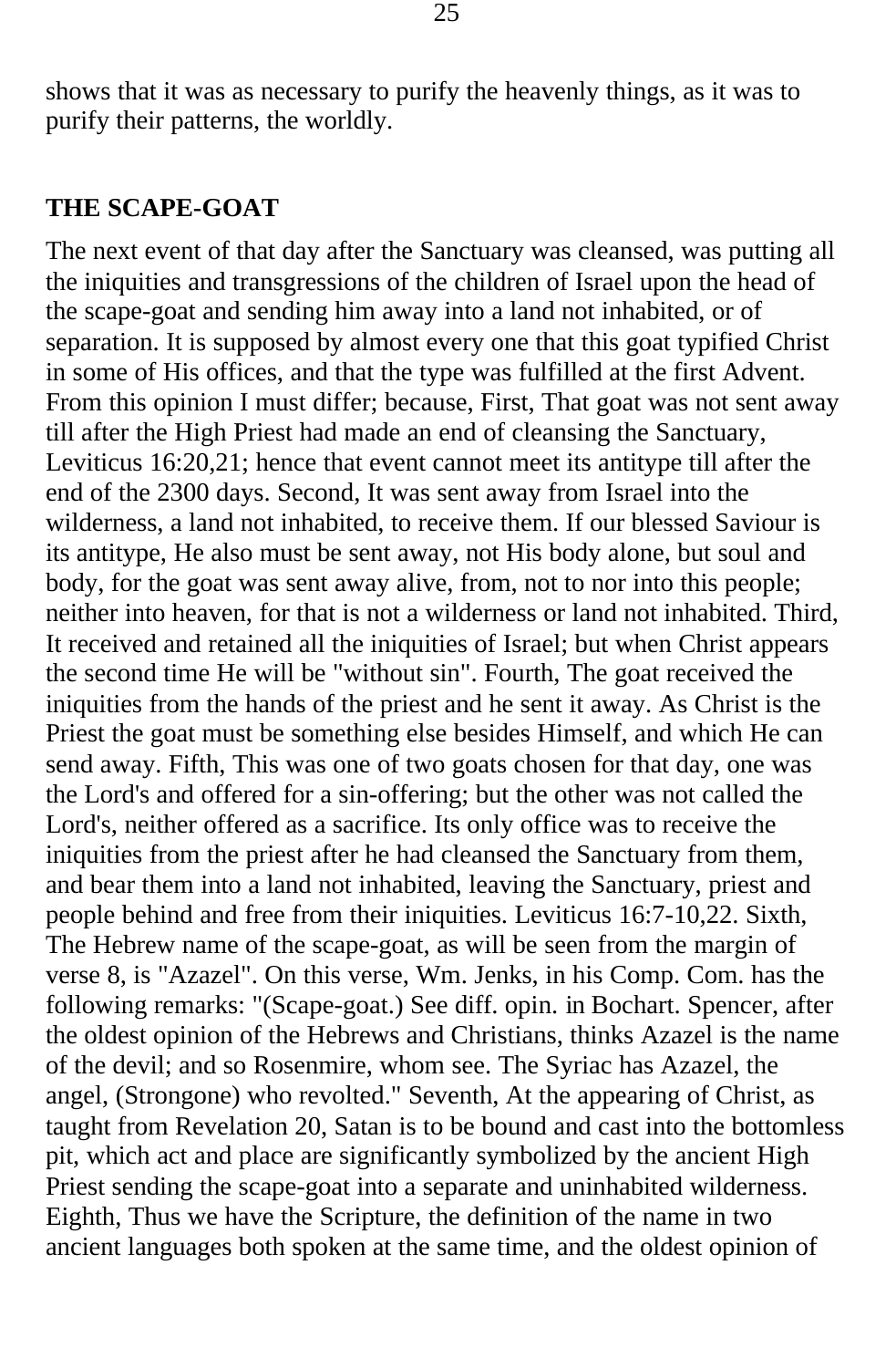the Christians in favor of regarding the scape-goat as a type of Satan. In the common use of the term, men always associate it with something mean, calling the greatest villains and refugees from justice scape-goats. Ignorance of the law and its meaning is the only possible origin that can be assigned for the opinion that the scape-goat was a type of Christ.

Because it is said, "The goat shall bear upon him all their iniquities into a land not inhabited." Leviticus 16:22; And John said, "Behold the Lamb of God, that taketh (margin, beareth) away the sin of the world," it is concluded without further thought that the former was the type of the latter. But a little attention to the law will show that the sins were borne from the people by the priest, and from the priest by the goat. First, They are imparted to the victim. Second, The priest bore them in its blood to the Sanctuary. Third, After cleansing them from it on the tenth day of the seventh month, he bore them to the scape-goat. And fourth, The goat finally bore them away beyond the camp of Israel to the wilderness.

This was the legal process, and when fulfilled the author of sins will have received them back again, (but the ungodly will bear their own sins), and his head will have been bruised by the seed of the woman; the "strong man armed" will have been bound by a stronger than he, "and his house (the grave) spoiled of its goods (the saints)." Matthew 12:29; Leviticus 11:21,22 see Leviticus 16:21,22. The thousand years imprisonment of Satan will have begun, and the saints will have entered upon their millennial reign with Christ.

The Sanctuary must be cleansed before Christ appears; because,

1. He "was once offered to bear the sins of many; and unto them that look for Him shall He appear the second time without sin unto salvation." - Now as His last act in bearing the sins of many is to bear them from the Sanctuary after He has cleansed it, and as He does not appear till after having borne the sins of many, and then without sin; it is manifest that the Sanctuary must be cleansed before He appears.

2. The host are still under the indignation after the Sanctuary is cleansed, Daniel 8. Both the Sanctuary and the host were trodden under foot. "Unto 2300 days then shall the Sanctuary be cleansed," or justified (margin). This is the first point in the explanation, and after this Daniel still "sought for the meaning of the vision," and Gabriel came "to make him know what should be in the last end of the indignation." In the explanation which follows; he says nothing about the Sanctuary, because that had been explained by the